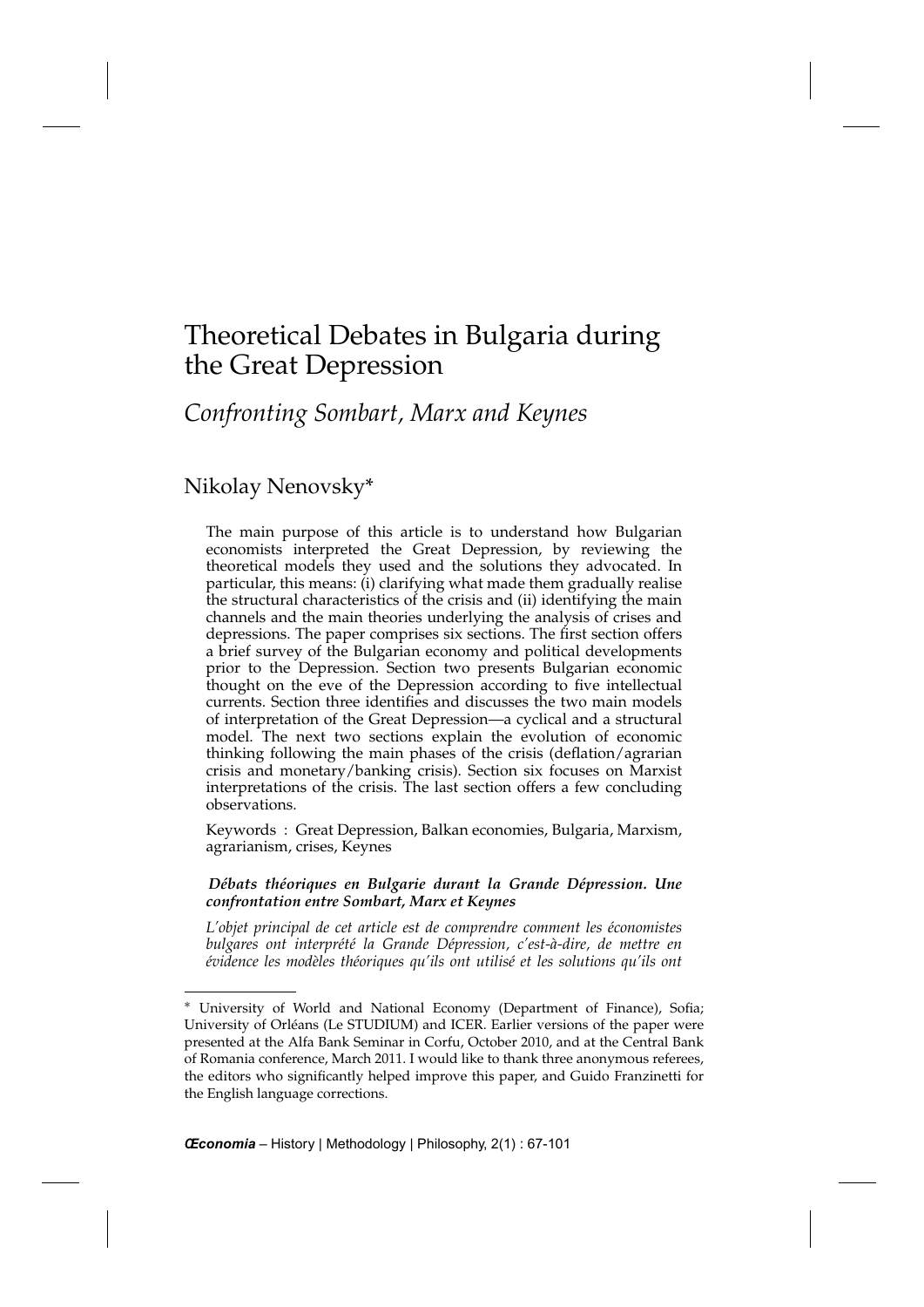*défendu. Plus particulièrement on cherchera (i) à clarifier ce qui a conduit les économistes à réaliser progressivement les caractéristiques structurelles de la crise et (ii) à identifier les principales filiations théoriques qui sous-tendent l'analyse des crises et dépressions. L'article comprend six sections. La première section expose brièvement la situation de l'économie bulgare et les développements politiques antérieurs à la Grande Dépression. La deuxième section présente la pensée économique bulgare à l'aube de la Grande Dépression, selon cinq grandes traditions intellectuelles. La troisième section identifie les deux grands modèles d'interprétation de la Grande Dépression (un modèle cyclique et un modèle structurel). Les deux sections suivantes expliquent l'évolution des idées économiques en Bulgarie suivant les phases de la crise (déflation et crise agraire, puis crise monétaire et bancaire). La dernière section conclut.*

Mots clés : Grande Dépression, économie des Balkans, Bulgarie, marxisme, agrarianisme, crises, Keynes

**JEL: B2, B24, N14**

In this paper, my ambition is to elaborate on two main issues. The first one deals with the way the Bulgarian academic community interpreted the Great Depression, the theoretical models Bulgarian economists used in their thinking and the practical solutions they offered. This is achieved by describing the typical elements that led to their theoretical and practical models and emphasizing the specifically Bulgarian interpretation of depression. The second issue involves identifying the main factors leading to the build up of Bulgarian knowledge on crises and depressions. One approach deals primarily with the role of the economic and social reality during that period, while the other addresses the sources of intellectual and theoretical concepts forming the theoretical resources of Bulgarian economists, and the schools and ideas that influenced them.

The history and analysis of the theoretical discussions and policy interpretations of Bulgarian economists during the Great Depression have rarely been studied. Some useful research was done during the socialist period with respect to the so-called Marxist political economy but is largely tainted with ideological clichés (see, e.g., Grigorov, 1960; Nathan and al., 1973). During the post-communist period, Rumen Avramov (2007) analysed different aspects of Bulgarian economic thinking on a long-term historical perspective of the Bulgarian economy and Martin Ivanov (2001) analysed them with respect to interwar economic history and foreign debt issues. The only publication specifically devoted to a Bulgarian economic discussion of the Great Depression is by Stefan Kolev (2009), who addresses the main points of the discussion and emphasizes its leading protagonists. His article gives a range of starting points for new research and interpretations. Stefan Kolev draws a parallel with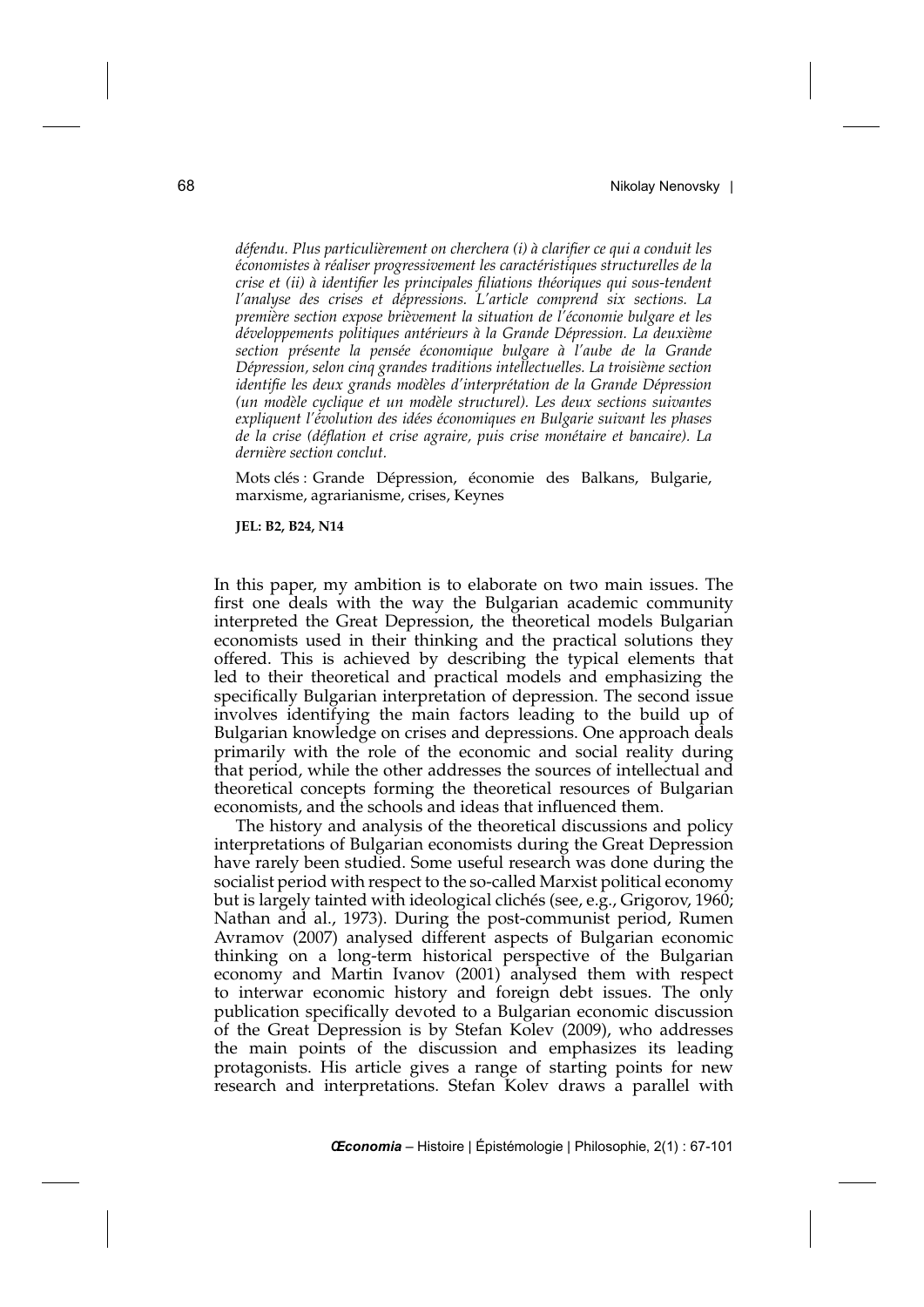the theoretical discussion in Bulgaria today, stressing, however, the higher training and knowledge of Bulgarian economists of that time and their detailed and original analyses as compared to the scarce or very poor analyses of Bulgarian scholars today.

In this study, I propose a different analytical perspective, stressing the evolution of Bulgarian economists' thinking about the Great Depression with respect to the development of economic reality and the main theoretical interpretations abroad. The paper also offers a sociological perspective on Bulgarian economists and compares the characteristics of different groups of authors. The paper is organized in six sections. Section one provides a brief survey of the Bulgarian economy and political developments prior to the Great Depression. Section two presents Bulgarian economic thought on the eve of the Great Depression according to five intellectual currents. In the third section, I propose two main models of interpretation of the Great Depression (cyclical and structural), as well as different forms of structural model ("German planning", "Keynesian discretion", or "Marxists revolution"). The next two sections explain the development of economic thinking in relation to the main phases of the crisis (deflation/agrarian crisis and monetary/banking crisis). In the final section, I discuss the specificities of the Bulgarian interpretations of the Great Depression and provide a few concluding observations.

## **1. Bulgarian Economic and Political Development before the Depression**

The Balkan Wars (1912/1913) and the First World War (1914/1918) put a severe strain on Bulgarian economy and finance. Under the Treaty of Neuilly (27th November 1919), Bulgaria had to pay a huge foreign debt and, above all, reparations which came to a quarter of the national income.<sup>1</sup> Inflation ("expensiveness" [*skapotia*] – the term used by the Bulgarian economists at the time to describe price hikes) was soaring and the national currency (the *lev*) devalued heavily (26.65 times over the extended period of 1912 to 1923 (Toshev, 1928: 116,  $(172)$ ).<sup>2</sup>

<sup>1</sup> On Bulgarian economic development in the  $20<sup>th</sup>$  Century, see Avramov (2001), in Bulgarian, and Lampe (1986) in English. For more detailed studies and surveys see Hadjimischef (1920), The Royal Institute of International Affairs (1936), and Kioseva (2000).

<sup>2</sup> Regarding the figures and statistical data, I prefer to use original Bulgarian sources and documents from the period under study (after checking them obviously for consistency).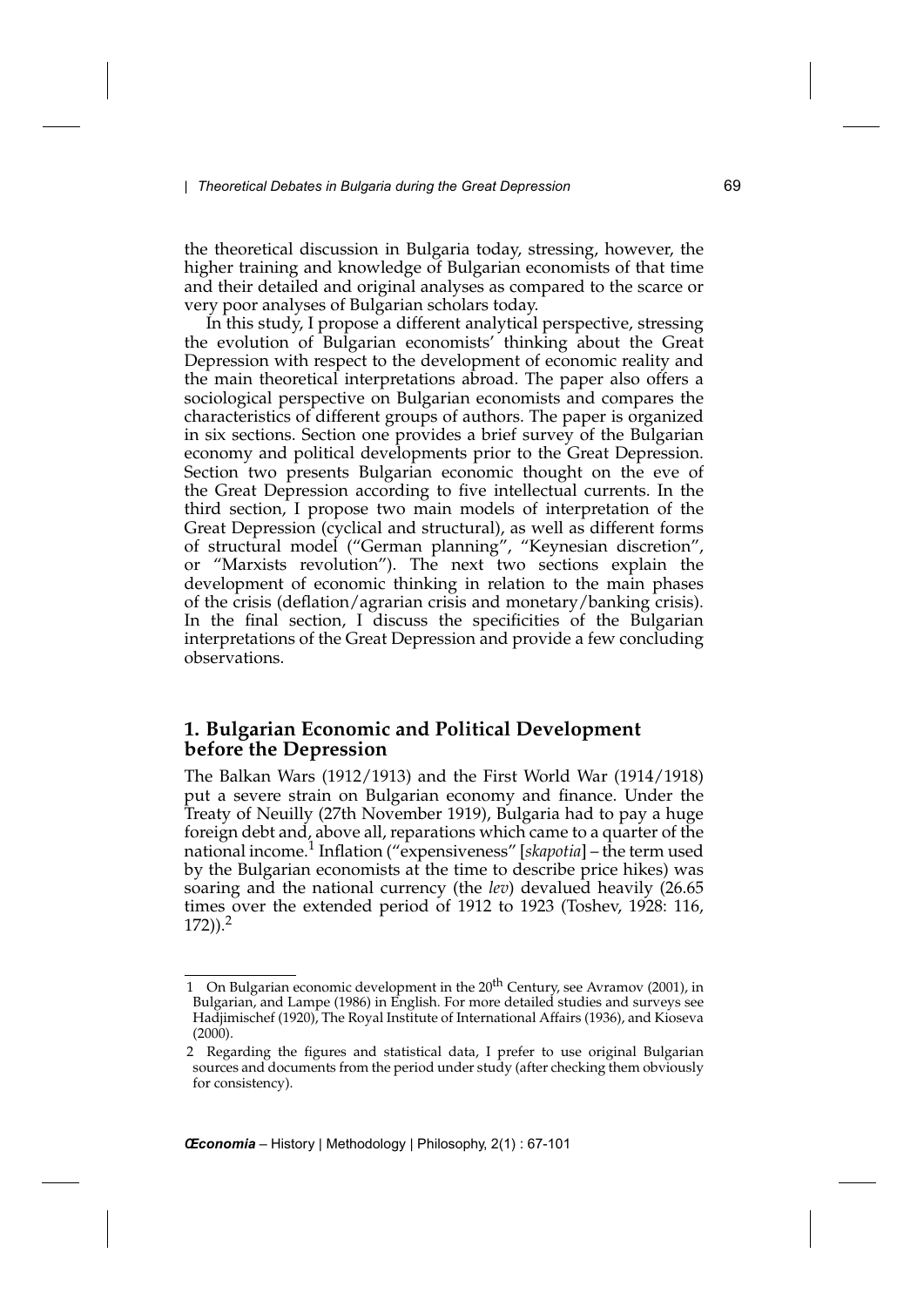Public finance was running havoc since the budget deficit over the period 1916–1918 was about 1.5 bill gold *levs* and the central bank (Bulgarian National bank – BNB) financed almost all the government's war expenditure (Ivanov, 1929, 139). Between 1919 and 1929, the trade balance showed a deficit except for three years, when the surpluses were far too small to make up for the negative balance during the rest of the period (Svrakov, 1936, 300). As a result, the quantity of banknotes in circulation increased around 14 times and the coverage fell to 3.2% of gold banknotes and 5.9% of silver notes. The public debt and particularly the "flying debt" reached perilous amounts. Between the close of 1918 and the end of 1922, even before reparation payments began on  $1<sup>st</sup>$  October 1923, the foreign debt service reached 112 million gold francs or 16.3 percent of budget spending. Reparations under the Treaty of Neuilly were added to this debt, reaching 2250 million gold francs at 5 percent annual interest over 37 years plus occupation expenses representing a quarter of the national wealth. French claims on Bulgaria were about 26% of the overall external Bulgarian debt (next in Bulgaria's list of creditors was Italy (25%), followed by Greece (12.7%) and Romania (10.55%)). The external debt was 96% of the public debt as the reparations represented 9/10 of the total external debt (Koszul, 1932, 40).

In spite of its difficult situation, Bulgaria made huge efforts to be on record as being a "good" debtor who not only bore the debt burden on its own shoulders but also refrained from obtaining preferential debt relief (Ivanov, 2001). The convertibility of the *lev* was *de facto* interrupted at the beginning of the Balkan wars  $(10<sup>th</sup> October 1912)$ and legislation suspended unconditional government financing in January 1919. It was assumed that the break of the convertibility rule would be temporary. Later, Bulgaria lost significant sums through having its Reichsmark assets blocked in German banks and subject to sharp falls in value. Since these marks represented part of the coverage for Bulgarian money, this brought another blow to the *lev*.

As in other European countries, financial stabilisation was conducted following orthodox monetary ideology, which saw a stable currency and balanced public finances as the basis for economic development.<sup>3</sup> The Law on the BNB dating back to 20<sup>th</sup> November 1926 was regarded as an important step towards stabilising the *lev*, by ensuring the convertibility of the *lev*, thus accelerating the transition to the gold-exchange standard. According to Article 8 of the Law, the banknote coverage ratio was set at 33.1/3% and aimed to reach 40%. Although this law defined the coverage of banknotes in circulation, it did not set the exchange rate to gold, i.e. the gold content of the *lev* had not been determined. With the Stabilisation Law (3rd December

<sup>3</sup> See Nenovsky (2006), Koszul (1932).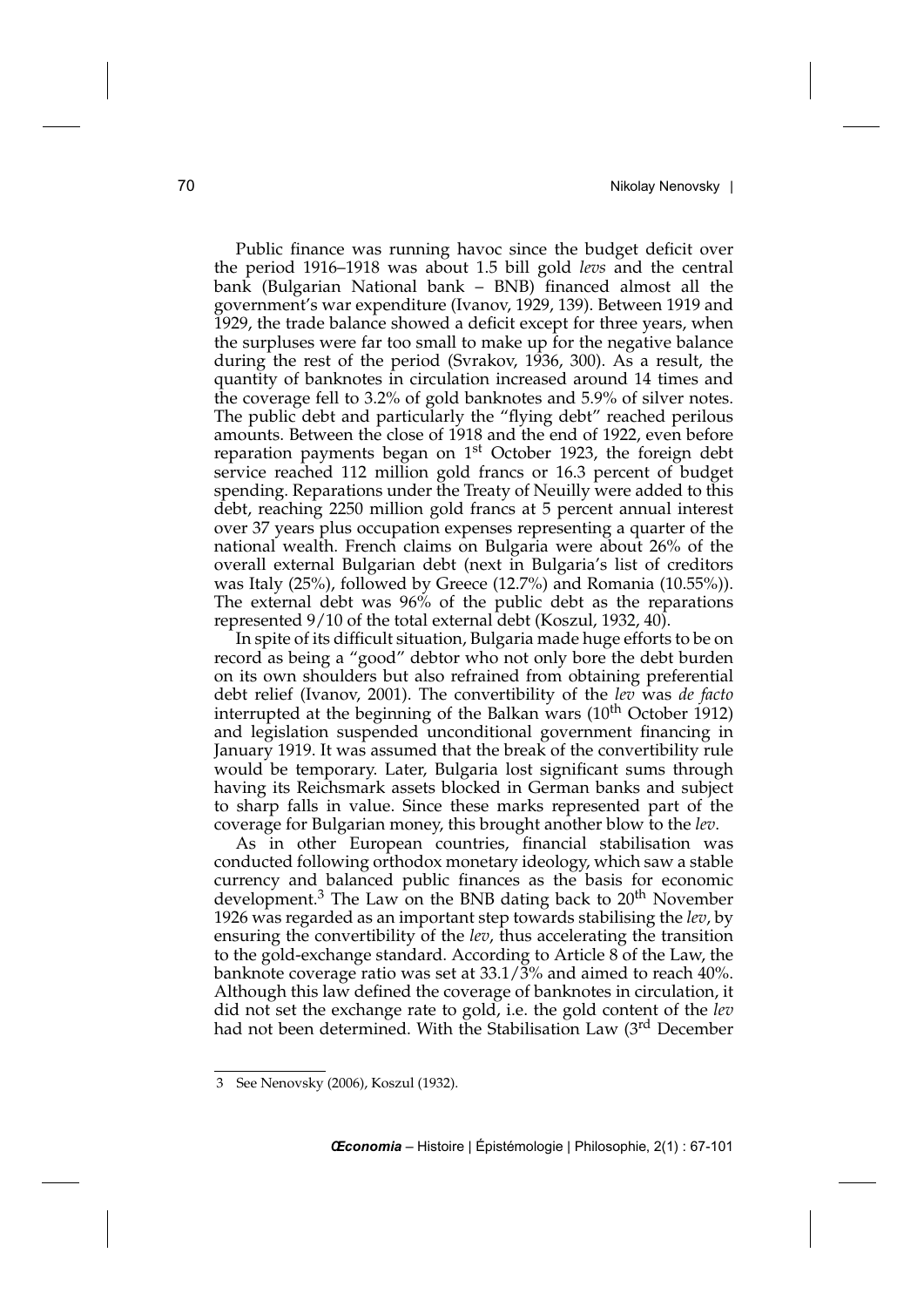1928), the *lev* was finally and legally pegged to gold as the exchange rate of "92 *Levs* per 1 gram of pure gold" was established in Article 1. Accounting for the BNB commissions, the exchange rate of 139 *levs* per US dollar equalled 139 *levs* per 1 <sup>1</sup> /2 grams of gold (i.e. the gold content of the dollar).

Bulgaria's economic development could not be viewed in isolation from political and social processes.<sup>4</sup> In March 1920, the Bulgarian Agrarian People's Union (*Bulgarski zemedelski naroden sayuz*, *BZNS*) won the elections. Prime Minister Alexander Stamboliyski (from 1920 to 1923) made systematic attempts to apply the main principles of agrarianism and overcome the country's isolation.<sup>5</sup> Stamboliyski's regime also rested on authoritarian methods and political repression (his "Orange Guard"). On 9<sup>th</sup> June 1923, a coup was staged against him by the Military Union led by Ivan Vulkov; Stamboliyski was killed and the new government formed was led by the economics Professor Alexander Tsankov (as representative of the newly established Democratic Alliance Party [*Demokratichen sgovor*]). As a reaction to this rightist overthrow, the September uprising (*Septemvriysko vastanie*) broke out (September 1923), sparked off by ideas from the USSR encouraging a new left-wing revolutionary wave in Europe. The uprising was brutally repressed and in 1924, following the adoption of a law on the protection of the State against terrorists and revolutionaries by Tsankov's government, the Bulgarian communist party was banned. The communists responded with the St. Nedelya Church bombing on  $16<sup>th</sup>$  April 1925, when 150 people were killed and the Tsar survived the attack by mere chance.

The Democratic Alliance was in power until 1931 (in 1926, a fraction of the same party led by the economist Andrei Lyapchev formed a government). It was during Lyapchev's term of office that Bulgaria overcame its financial isolation. Two loans—the Refugee Loan and the Stabilisation Loan—were granted, the *lev* stabilised and the economy registered some growth. It is worth noting that the two prime ministers, Alexander Tsankov and Andrei Lyapchev, were both economists actively involved not only in developing the country's economic policy, but also in the theoretical discussions of that time. This will be examined further below.

The economic recovery was halted by the Great Crisis. The democratic parties forming the People's bloc (*Naroden blok*) coalition (Alexander Malinov and Nikola Mushanov) won the elections and remained in power from 1931 to 1934. In 1932 Alexander Tsankov launched his People's Social movement, following the trend of

<sup>4</sup> About Bulgarian history, see Crampton (2007). For a short survey of the history of the Balkans, see Mazower (2000) and Franzinetti (2009).

<sup>5</sup> See Bell (1977).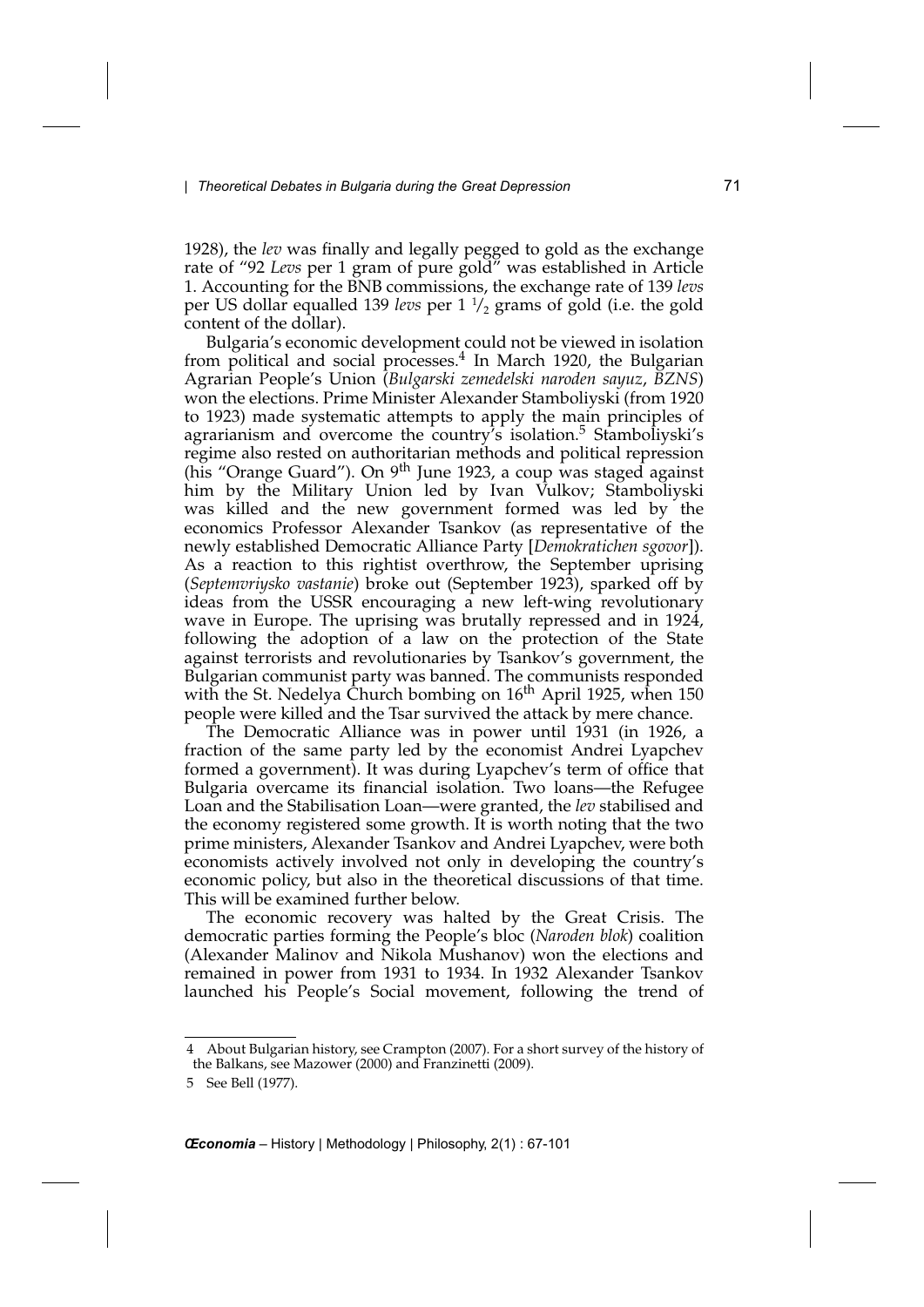authoritarian regimes in Europe, especially Mussolini's. On 19th May 1934, a military coup was staged, which put an end to the short democratic period and marked the beginning of the autocratic reign of Tsar Boris (political parties, including Alexander Tsankov's party, were banned). Despite the desire for neutrality and much political manoeuvring, Bulgaria was gradually drawn, economically, financially and politically, into the orbit of Germany and the rest of revenge-seeking countries, and in March 1941, Prime Minister Bogdan Fillov signed the country's accession to the Tripartite Pact in Vienna.

## **2. Bulgarian Economic Thought on the Eve of the Depression**

In the years before gaining independence from the Ottomans, and especially after obtaining political independence, the first publications of Bulgarian economists were issued (the publications were above all related to the practical and closely related tasks of defining the institutional and legal basis for the new state). Going back to the initial conditions of the Bulgarian economy after acquiring independence, we see that despite certain liberal tendencies, partly due to the rejection of the role of the State by principle after the close association with the Ottoman State, the historical school of economics was more in tune with the interests and objectives of the emerging Bulgarian elite. In this respect, we might call this a model of "liberal nationalism" (David, 2009). Before World War I, and particularly after the war, the theoretical debates were again dominated by practical tasks, and Bulgarian economists generally followed the conceptual directions of their Western colleagues (for details on the genesis of Bulgarian economic science, see Nenovsky (2011b)).

On the eve of the Depression, there were not that many Bulgarian economists. They were mainly concentrated in Sofia, Varna and later, Svishtov (where higher schools of learning were located) in State institutions such as the Bulgarian National Bank, the Ministry of Finance, the National Statistics Institute, as well as private banks. The Bulgarian Economic Society (established in 1895 and closed in 1949) was especially active. It acted as the centre of many discussions and issued its own monthly Journal of Bulgarian Economic Society – *Spisanie na balgarskoto ikonomichesko drujestvo* (usually 10 issues per year), released for the first time in 1896. During the period 1929-1938, a second economic society was established, the Society of Academic Economists. According to its statutory documents, it set forth to address tasks of more theoretical and interdisciplinary nature. The *Archive for Economic and Social Policy* (*Archiv za stopanska i socialna politika*), edited by Petar Djidrov, was a quarterly journal, and generally gave space to leftist and Marxist economists and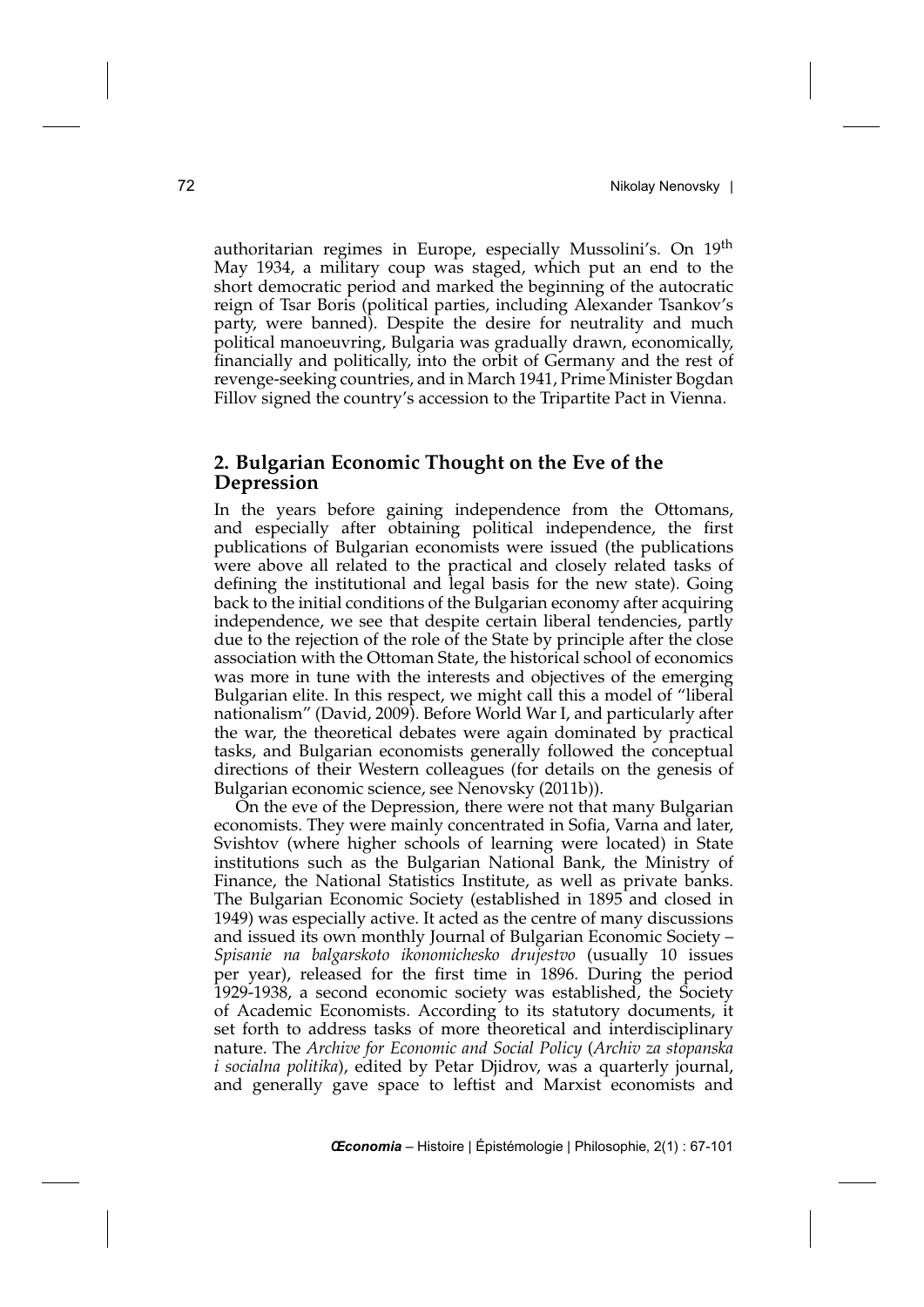scholars. In 1935, with the help of the Rockefeller Foundation, a Statistical Institute for Economic Research at the Sofia University was established (with Oskar Anderson as director). The Institute became a major centre of quantitative and business cycle analysis of Bulgaria's economy and brought together many talented young Bulgarian economists.

For analytical purposes, we can classify the Bulgarian economists into five groups.

*The first group (A)* comprises the older generation of economists (Georgi Danailov, Boncho Bonev, Alexander Tsankov, Andrey Lyapchev and Yanaki Mollov), immersed in and sharing the liberal theoretical postulates of classical political economy, with some admixture of influence from the German historical school and a focus on the periodisation of economic development. Most of them had graduated in economics and law in Germany or Russia. The classical school was perceived through the prism of its German variant or Russian interpretation, which was characterised by different types of syntheses (such as those of Mikhail Tugan-Baranovsky, Peter Struve, Sergey Bulgakov and others). These economists were involved in economic policy and state affairs from the very early stages. They viewed government as an important economic actor, although they did not ask themselves why it should be so theoretically. One interesting statement by Lyapchev, judging Ivan Geshov's theoretical and practical views, states that:

"Probably Geshov's practice could have been luckier, had he not succumbed to the historical school in political economy, because by assigning too much significance to individual events the weaker minds are misled to such an extent that they lose hold of natural common sense and start using in their practical activities parallelisms instead of casting light on the path by way of general principles." (Quote based on Bobchev, 1933a, 540)

This statement by Lyapchev reveals more of his views on the method, and less of Ivan Evstatiev Geschov's outlook, whose leanings, I think, were less towards the historical school than classical political economy. According to the recollections of Geschov (1849-1924) himself, he was under the strong influence of John Stuart Mill, and attended Jevons' lectures during his long stay in England.<sup>6</sup>

<sup>6</sup> Ivan Geschow (Gueschow) was a brilliant student of Jevons (see Geschow, 1916) and was cited in a footnote by Vilfredo Paretto in his *Corso di economia politica*, Pareto (2009 [1942, French editions 1896, 1897], 355). There, he cites a speech of late 1895 by Ivan Geschow, where the latter gives a quantitative example of *agio*, and in particular of a positive correlation between the increase of agio on gold and the increase of silver coins in circulation (it is not clear, to me at least, whether this refers to Argentina or to Bulgaria). The name of Ivan Geschow is not included in the name index of the *Corso*.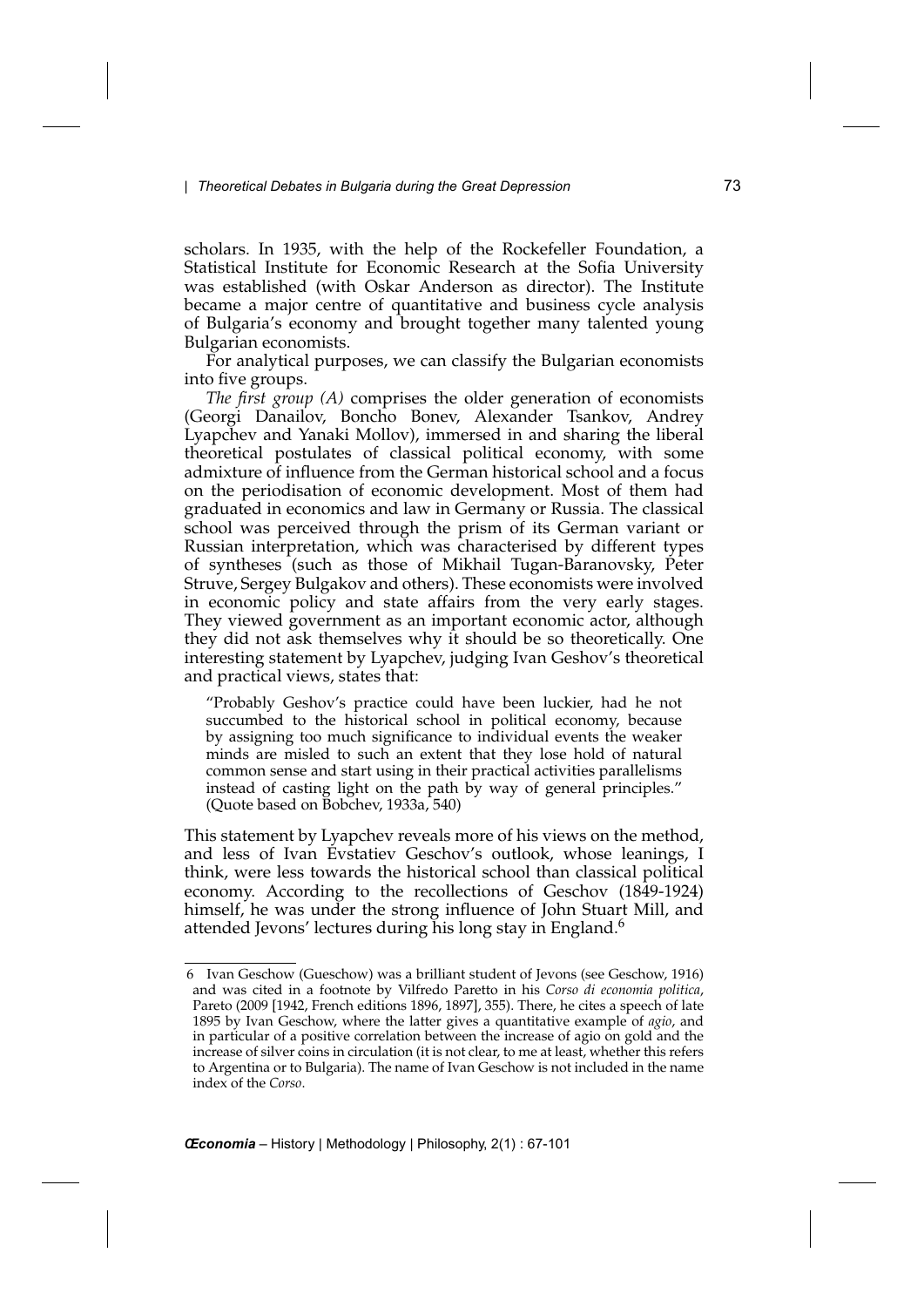Later on, most of the economists from this group came under the influence of the marginalist school, which quickly spread across Europe. This occurred by means of other theories and a number of theoretical syntheses (such as Tugan-Baranovsky's). To express this synthetically, these scholars were proponents of the classical school for microeconomics, and of the German historical school for macroeconomics and economic policy. These positions therefore kept them from having a special theory on crises and depressions since such issues were rarely the object of the theories they shared, the economy being generally assumed to be self-balanced.

*The second group (B),* which is close to the first one, includes the more prominent proponents of the historical school, the theory of protectionism and the role of the state, even though they globally shared liberal economy principles. In these scholars' economic theories, the classical theory component diminished, earlier and more rapidly. Most of them had graduated in Germany. This group included among others Konstantin Bobchev, Georgi Svrakov, Stancho Cholakov, Stephan Bochev, Hristo Peev, Todor Kalinov, Dinko Toshev, and Kiril Nedelchev. According to Kiril Nedelchev:

"the late Professor Werner Sombart would often stress in his lecturing that the goal of the economic science is to teach us to think economically and that nothing is more dangerous than our wish to apply in its entirety pure theory into practice *...* there is no such thing at all as an eternal, fixed and best economic system. In life—that is, in practice—everything is relative and evolutionary; therefore in the field of political economy every phenomenon should be regarded as something new and transient, i.e., the general economic principles are limited in time and space. Hence, the conclusion is that when resolving economic tasks one needs to account for the conditions existing in a given place and at a given point of time *...* The Bulgarian economy also has its specific conditions, which we should at all times bring to the foreground when examining our economic tasks." (Nedelchev, 1941, 11)

Within the historical economic approach, two names stand out and can justifiably claim theoretical and general scientific originality. The first is Ivan Kinkel (1883-1945), an interdisciplinary scientist who proposed an original theory of economic development in 1921, and later developed it in different directions. The second is Ivan Sakazov (1895-1939), an economic historian who conducted a very thorough study (based on archival research) on the medieval economic history of Bulgaria. Both had obtained their doctorates in Leipzig (Kinkel in 1911, and Sakazov in 1921). The former could be considered representative of "theoretical" economic history, and the latter of "historical" economic history.

These two groups of economists (*A* and *B*) held Werner Sombart in high esteem, particularly in the last phase of his creative development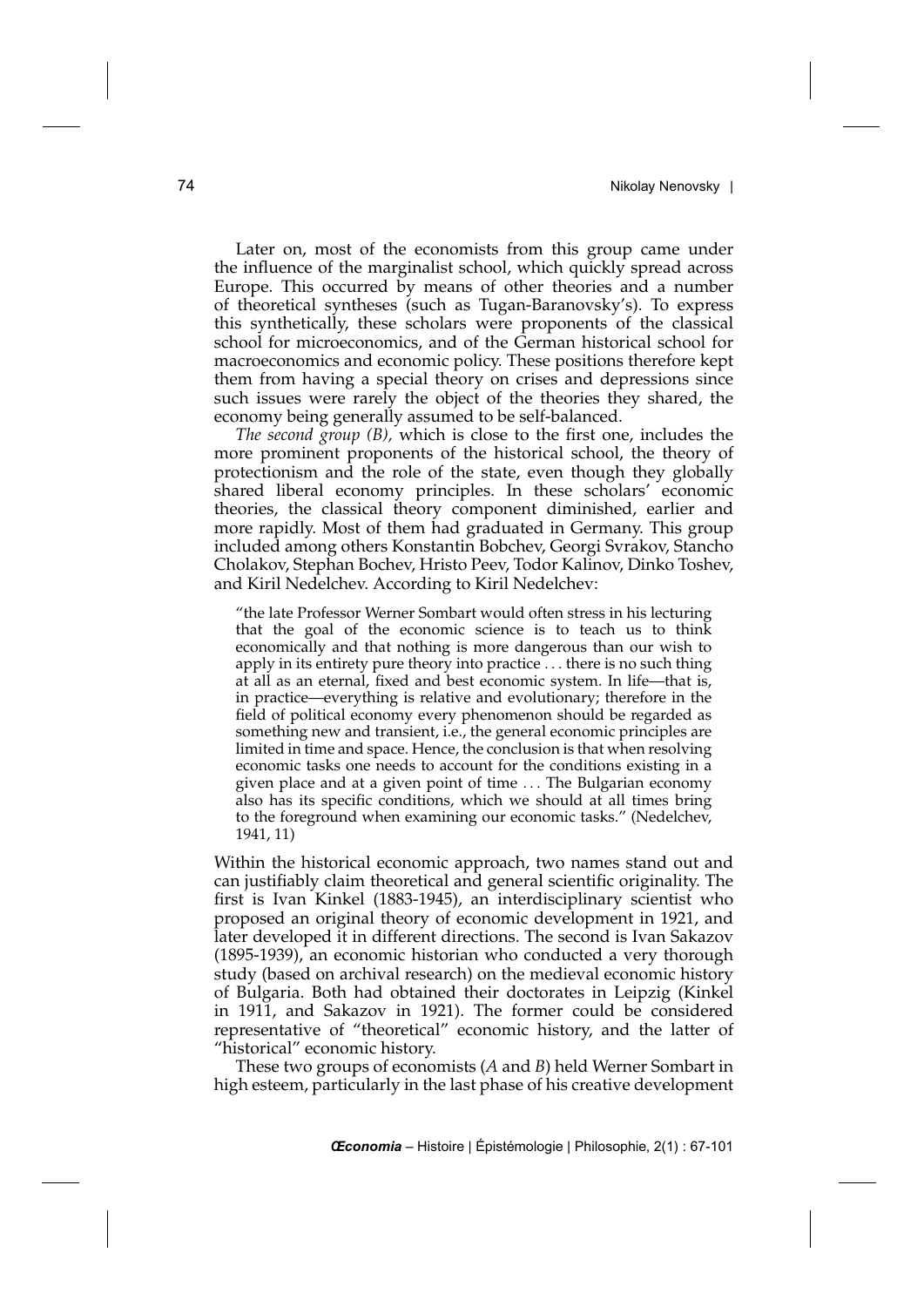when he proclaimed the so-called directed, planned and social economy, and they organised his visit to Bulgaria  $(25<sup>th</sup> October – 2<sup>nd</sup>)$ November 1932) as well as numerous translations of his works. The same group of economists (notably K. Bobchev) organised the visit of the Romanian professor and politician Mihail Manoilescu in 1933. Curiously enough, it is worth noting that Georgi Svrakov, although under Sombart's strong influence, was going to be the prime, and probably the exhaustive, promoter of Keynes' ideas and the *General Theory* (Svrakov, 1938).

*The third group of scholars (C)* exclusively includes proponents of the Austrian variant of the subjectivist school and methodological individualism, who consistently applied its methodology (Simeon Demostenov, Dimitar Mishaikov and Naum Dolinsky, at least in the beginning). Naum Dolinsky reviewed Boris Bruzkus's book *Die Lehren des Marxismus im Lichte der Russischen Revolution* issued in German in 1928 in Berlin, and subsequently popularised and issued with a foreword by Hayek who expounded the fundamental economic infeasibility of developing a planned economy and socialism in Russia (Dolinsky, 1930). Dolinsky emphasised the book's relation to the ideas expressed in Ludwig Mises's *Gemeinwirtschaft* (1922) and Peter Struve's *Economy and price* ("*Hoziastvo i cena*", 1913). Most of the authors from group *C*, especially Demostenov and Dolinsky, virtually did not take part in practical life and remained armchair scholars. Although they did not present any studies focusing particularly on crises, they shared the idea of a monetary explanation of overinvestment/mal investment. One remarkable and original figure in this group is Simeon Demostenov, who was an exceptional authority on the history of monetary theories and a proponent of the Austrian school. He criticised and further developed the Austrian theory of money and value along many lines (his theoretical exchanges were mostly with Carl Menger and Ludwig von Mises). Demostenov was the author of the original theory of monetary universals ("*Universae* monétaire", general concepts and categories of money), which determine the global-to-national money ratio, as well as the author of the functional interpretation of money as a "universal and immediate instrument of demand". In the summer of 1913, while still a Russian citizen, he worked in Menger's private library and most probably during his stay, attended Carl Menger's private seminar.

*The fourth group of scholars (D)* mostly comprises a younger generation of scholars, whom we might conditionally call monetarists and quantitative economists (Slavcho Zagorov, Assen Hristophorov, Ivan Stefanov, Assen Chakalov, Zhelyo Burilkov, Nikola Stoyanov, Assen Kemilev and Assen Ivanov). For the most part, they were influenced by quantitative methods and newly emerged business cycle analysis. Assen Hristophorov was among the few Bulgarian economists who studied at a British university (The London School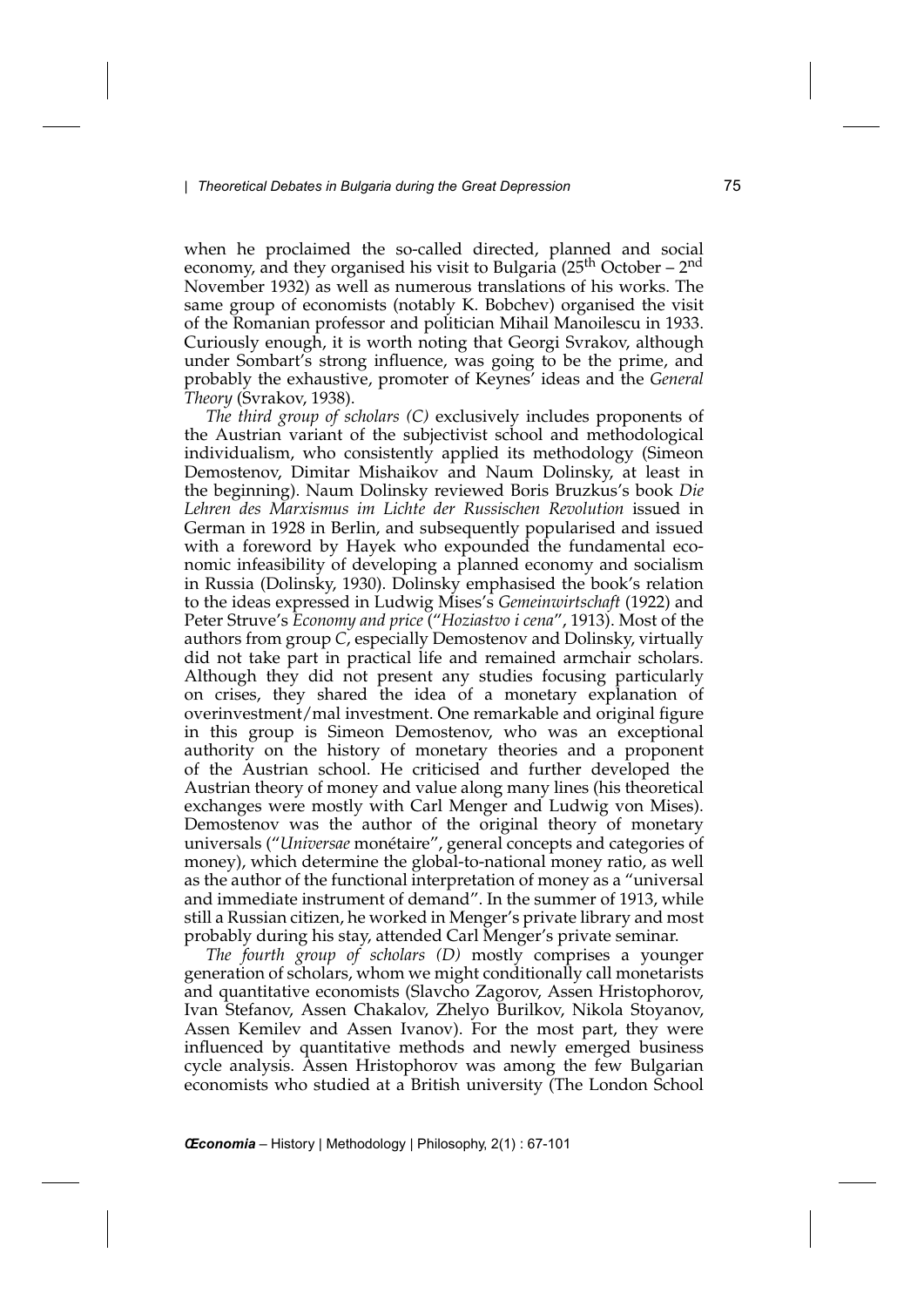of Economics) and fell under the influence of economists in the vanguard of monetary theory and economic cycles (Hawtrey, Pigou, Canon, and later Keynes). Through Hayek, who was at the time very popular in England, he also adopted many cycle ideas from the Austrian school, which he applied at a later stage in relation to war economy and to analyse the role of central bank monetary discretion (Hristophorov, 1943 and 1946). Slavcho Zagorov, who studied in Germany and was for a period of time director of the Bulgarian Statistics Institute, was in correspondence with the leading econometricians of that period and published an article about the USA prices in the *Journal of Political Economy* (Zagoroff, 1934).

The above economists were, in various ways, under Oscar Anderson's (1887-1960) influence in the institute which he run. Famous economists specialising in business cycle analysis visited the institute: Oskar Morgenstern, for instance, gave two lectures in April 1935. The famous Russian economist and white émigré Peter Struve, who worked in Belgrade at the time and was not exactly a business cycle specialist, also had to give a lecture on the topic. For the majority of the economists in this circle, the problems of the crisis were genetically related to the cycle; crises were seen as a phase of the cycle and not as fundamentally structural or systemic, and crises that could also be understood and analysed in quantitative terms. Certainly, the strong influence of the new German theories of the new phase of directed economy and Bulgaria's inclusion into the German economic zone could not but impact their publications and analyses.

*The last and fifth group (E)* includes the proponents of Marxism in its more orthodox forms, such as Karl Kautsky, Rosa Luxemburg, Hobson and Lenin's theory of imperialism, or Hilferding's financial capitalism. A prominent figure here is Dimitar Blagoev (1856-1924), the founder of Marxism and first translator of *Das Kapital* in Bulgaria. In this group, I would like to mention the names of Vassil Kolarov, Hristo Kabakchiev, Georgi Bakalov, Georgi Dimitrov, Todor Pavlov, Todor Petrov and G. Toshev, although most of them were not professional economists, but basically jurists or political figures associated with Soviet Russia. In 1933, during Werner Sombart's visit to Sofia, Ivan Stefanov (under the pseudonyms N. Kovachev and V. Borisov), Jacques Nathan, and Sava Ganovsky published a critique of Sombart's ideas from the standpoint of Marxism. These economists had thorough knowledge of Marx's theory of value formation and added value, and of its laws of economic and social evolution. They were familiar with Rosa Luxemburg's new studies on capital accumulation and Vladimir Lenin's works on imperialism. Crises in this model were seen as a genetic extension of the contradictions of capitalism, expressed in concentrated form as a contradiction between "the social character of development of productive forces and the private capitalist mode of appropriating goods," between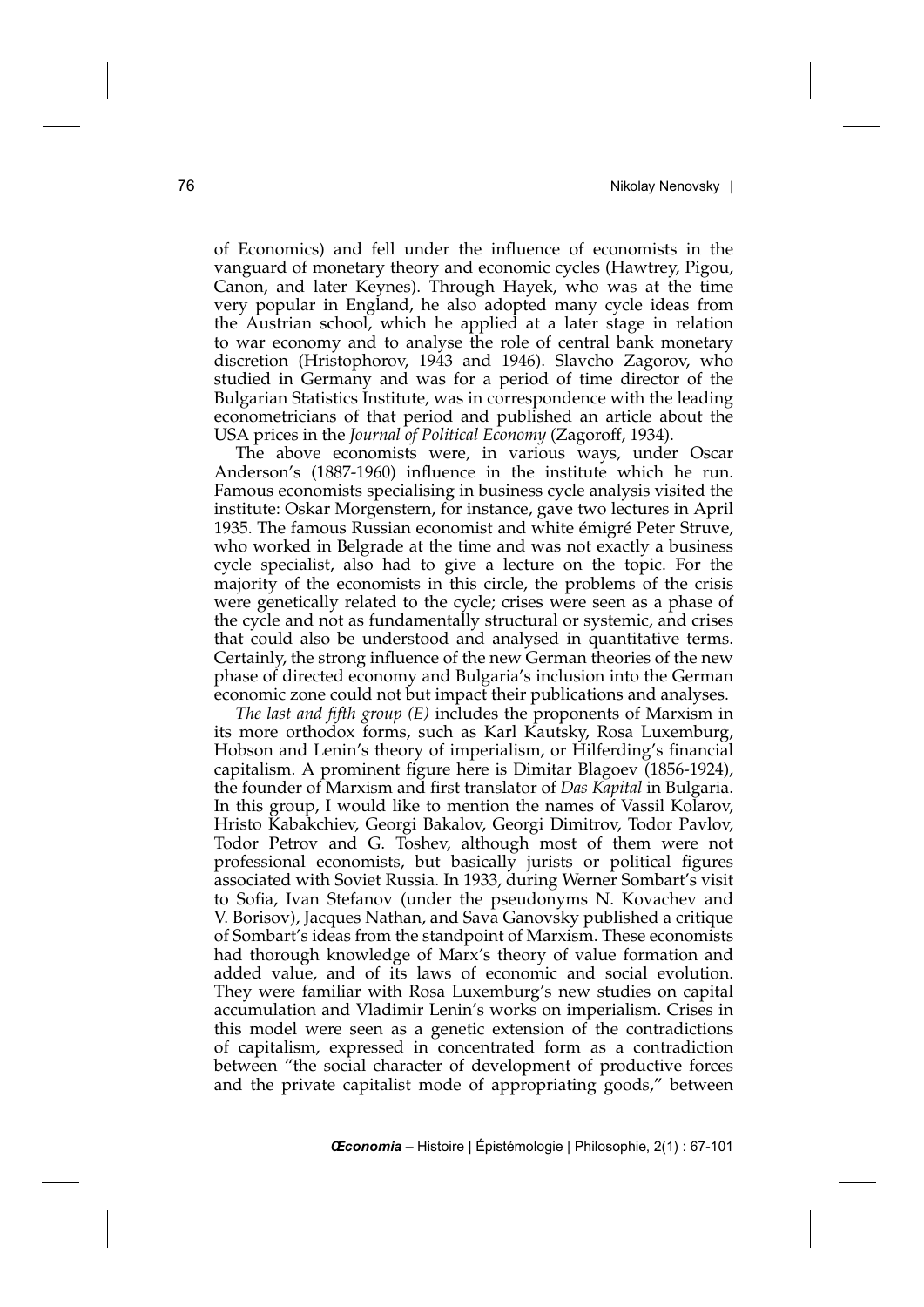overproduction and under-consumption of workers who do not obtain the full product of their work and the increase of the organic composition of capital and the different types of disproportions between sector I and sector II.

## **3. Two Interpretations of the Depression: Cyclical and Structural**

In most general outlines, the two major interpretative models of the crisis could be formulated as follows: the first viewing the crisis as a natural point in the development of the market (initially agricultural) and as a cyclic and transitory phenomenon, with no need for interference from the outside in market mechanisms and forms of private property (we could refer to this model as a *cyclical model*); the second model, interpreting depression as a fundamental structural break-up leading to irreversible long-term changes both purely technologically and in terms of mechanisms of economic coordination (we could call this a *structural model*). The concrete interpretation of the causes and mechanisms of the crisis follows the conceptual spirit of the two models. The first model dealt with market issues, agricultural or otherwise, and the descriptions fell within the interpretation framework of the purely mechanical movement of prices and quantities. The second approach saw, beneath the movement in prices, a deep change in the character of economic processes and a dislocation of the global economic and political balance.

For analytical purposes, the cyclical model could be split into two variants, both presuming that there is no need to intervene in the market process. The first one was more descriptive and empirical, and in the vein of Mitchell and Burns' efforts to define various indicators capturing the development of business cycles. The second variant was represented by the monetary interpretation of the business cycle in the spirit of the Austrian school.

The structural model also took different forms. Leaving aside the Marxist variants, two other forms appeared. The German and Italian directed economy (*économie dirigée*) model came first chronologically and regarded intervention by the State more in political and moral terms stressing the urgent need for regulating the supply side of the economy through the nationalisation and protection of the national industry. Sociologically, in this model, the State was considered as an incarnation of the national spirit and as a class pacificator. To the extent that this structural model would rapidly be dressed in totalitarian clothes, the Keynesian model appeared as a solid alternative, one that preserved democratic principles. The economic side of this model was oriented more towards manipulations on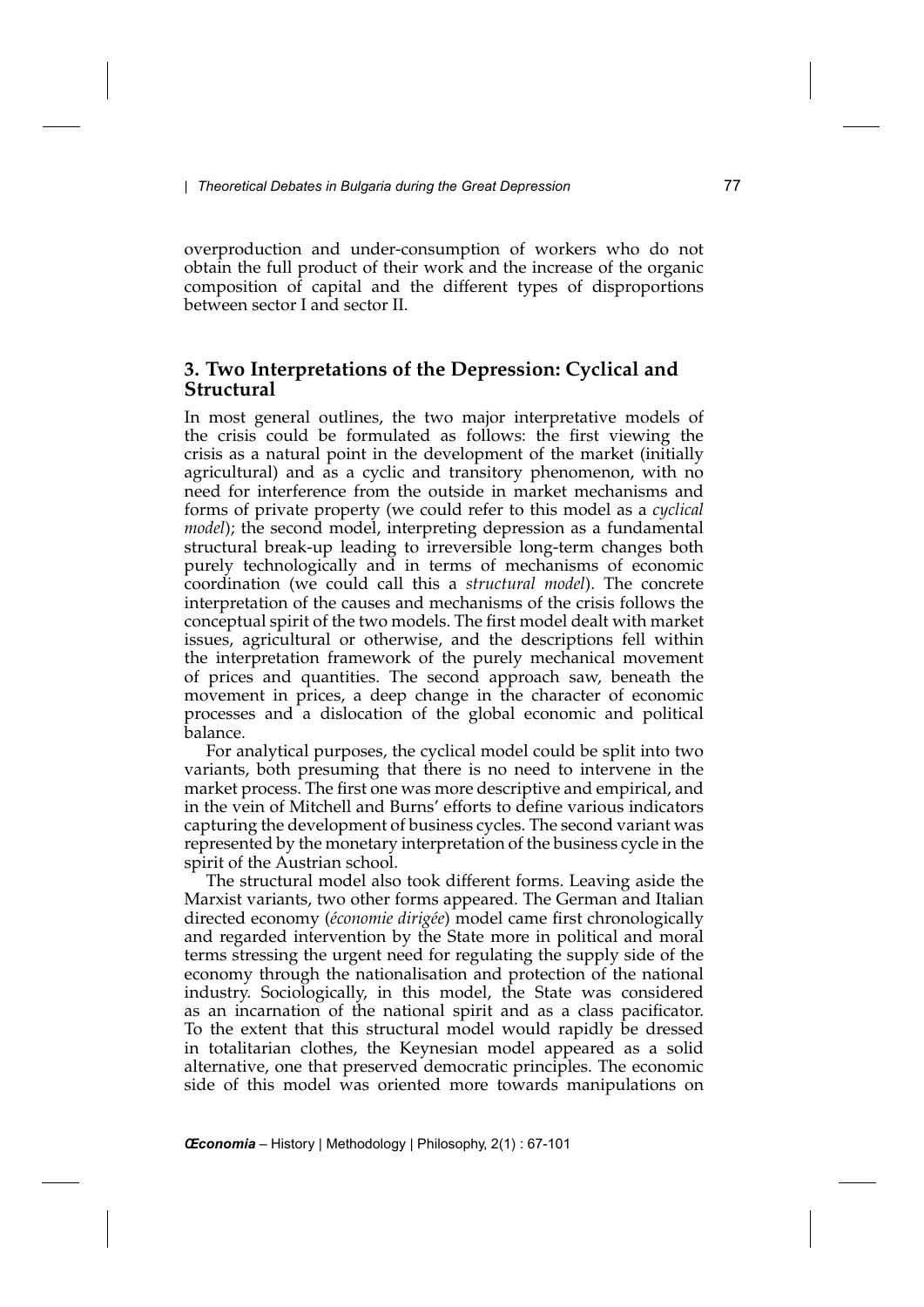the demand side through deferment methods (monetary and fiscal) but always based on scientific and technical models and statistical measurements. In short, while the German-Italian model of planned economy could be referred to as *political* or *moral* (at least in its intentions), the Keynesian model of managed economy could be judged *scientific* and *rational*.

At the onset of the crisis, the cyclical model was followed by most of the economists from group *A*, *C* and *D*, as well as by some of the economists from group  $\overline{B}$  (historical school). The second structural model was followed by the majority of the historical school representatives (group *B*) and the Marxists (group *E*), both having their own interpretation of developmental trends: the first in a strongly evolutionary vein, and the second looking for the emergence of the new communist system. Over time, as the crisis intensified, most of the scholars of the cyclical interpretation (*A*, *C*, and *D*) oriented themselves towards a structural understanding of the depression, except for a few of the most radical representatives of the subjective school (*C)*, such as Simeon Demostenov.

The change in the perception of crises was gradual and involved certain twists and turns as Bulgarian economists had to take clear positions with regard to Marxist assertions on the abolishment of private property and the building a socialist society. This could be clearly seen for example in an article by Todor Kalinov (Kalinov, 1932, 26-27), where he states the dilemma of "cyclical interpretation or socialist theories", and, while disinclined to accept the Marxist theses, he nevertheless admits that "it seems that the principle of unlimited free competition as a panacea for curing economic crises and in general for directing economic life appears nowadays to be already an anachronism, a relic from the past." (Kalinov, 1932, 25) Kiril Nedelchev, on the other hand, is definite in his assessment:

"Neither freedom, nor equality can ensure the order needed for the economic development of nations. In fact, the world has never seen full freedom and full equality. Pure capitalism, just as pure communism, is only a fiction, a utopia, because they cannot create order, and order means subordination: there is no creativity without order." (Nedelchev, 1941, 13)

Konstantin Bobchev, who was later to become a major mouthpiece of the models of directed economy and protection of the Bulgarian industry, was still sceptical at the beginning of the Great Depression about the State being able to have command of the economy. Having defined various types of "economic imbalances and economic contradictions" in relation to the mismatch between demand and supply (Bobchev, 1932, 56-57), he observes that the state was giving faulty signals by trying to stop prices from falling: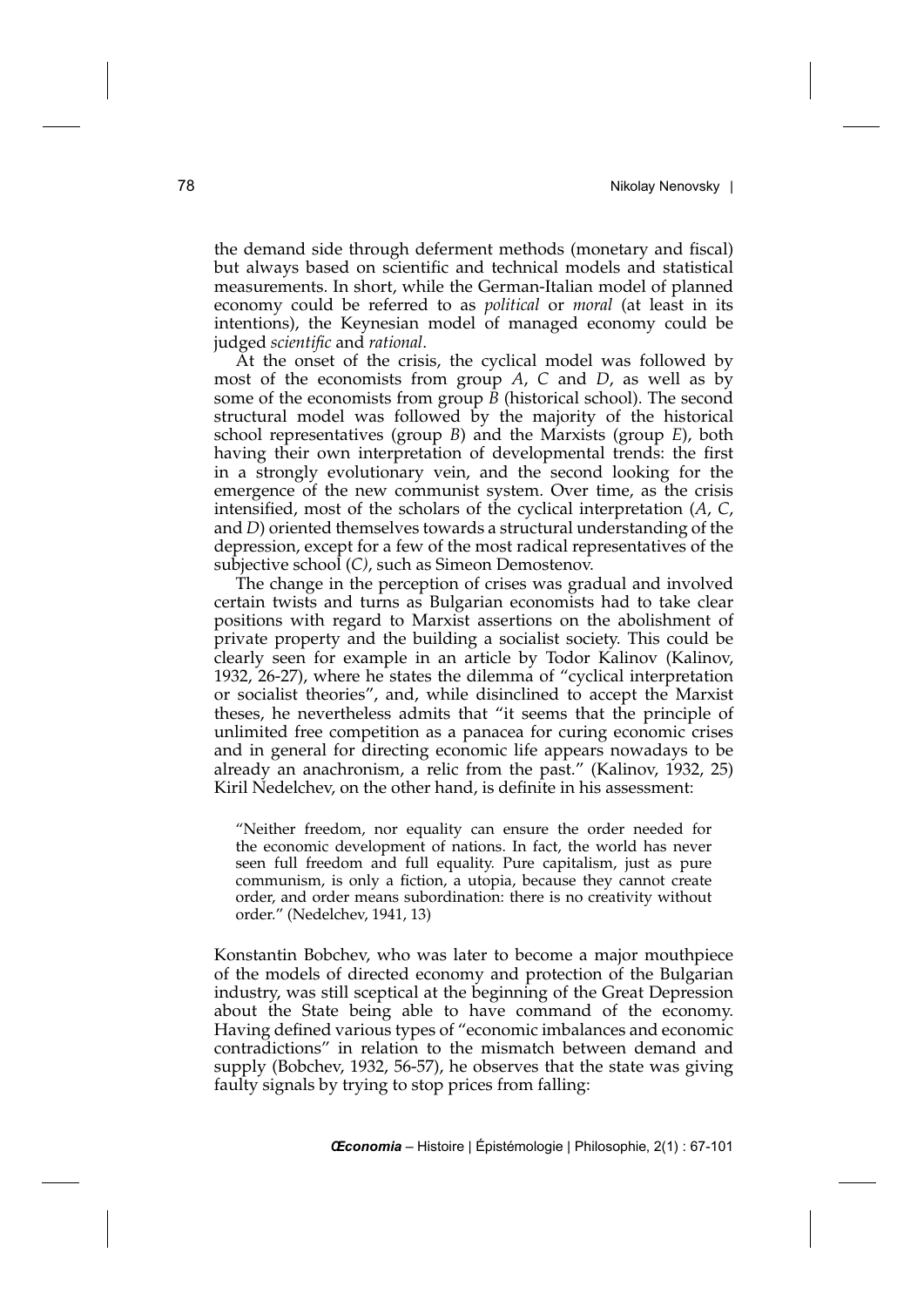"And in this mechanism, instead of doing away with weaknesses, the state aggravates them further: when prices start falling—a signal that production must be cut down—the state starts looking for artificial measures to keep prices high and continue production at previous levels; and when a given production has favourable outlooks to grow, the state starts by every means possible to encourage it, rather than guard it against extremes." (Bobchev, 1932, 58)

As mentioned earlier, the proposition of the structural model inevitably led to its breaking up into sub-models and to the radicalisation of positions within the main alternatives. Thus, for instance, the Marxists (group *E*) assumed extreme revolutionary interpretations of the depression. The rest (*A*, *B*, *C*, and *D*), evolved towards the acceptance of the Keynesian model (further developed into his *General theory*) while looking for an alternative to the German model of planned economy and the Marxist and Soviet interpretation of the historical moment. This tendency was followed by Georgi Svrakov, Slavcho Zagorov, Assen Hristophorov, etc. As mentioned earlier, Zagorov and Svrakov were the first to introduce Keynes's ideas. To the very last (or at least until he emigrated), Slavcho Zagorov remained loyal to the quantitative theory of money despite Keynes's critique. Evidence of this can be found in Zagorov's theoretical article, published in 1935 under the title: "System and level of prices", in which he examines the relationship between relative prices and the overall level of prices. The article is an indication of the fact that Zagorov considered the dichotomy of the classical model as proven, in stark contrast with the outlook of the Austrian monetary school developed during that period, which proclaimed that such distinction was not possible, and that money was not neutral.

Assen Hristophorov, on the other hand, having set an example of quantitative conjuncture analysis 1934-1939 in his book *The Business Cycle in Bulgaria, 1934-1939* (Hristophorov, 1939), was clearly on the path to analysing the deep, essential changes occurring in the economies during that period in his later book on the political economy of war (Hristophorov, 1943), despite the subtitle *Theory of war-time economic conjuncture*. For Hristophorov, war economy follows different stages toward irreversibility with regard to more intervention from the state. In conclusion he says:

"Because even a complete turn to economic and political liberalism could not eradicate the morals from the experiment with the war-time capitalist socialism or stamp out the economic and social benefits for the general population during the war-time period, which brings the regime of centrally planned and managed war economy close to the respective regime in the collectivist socialist economy. Times change *...*" (Hristophorov, 1943, 364)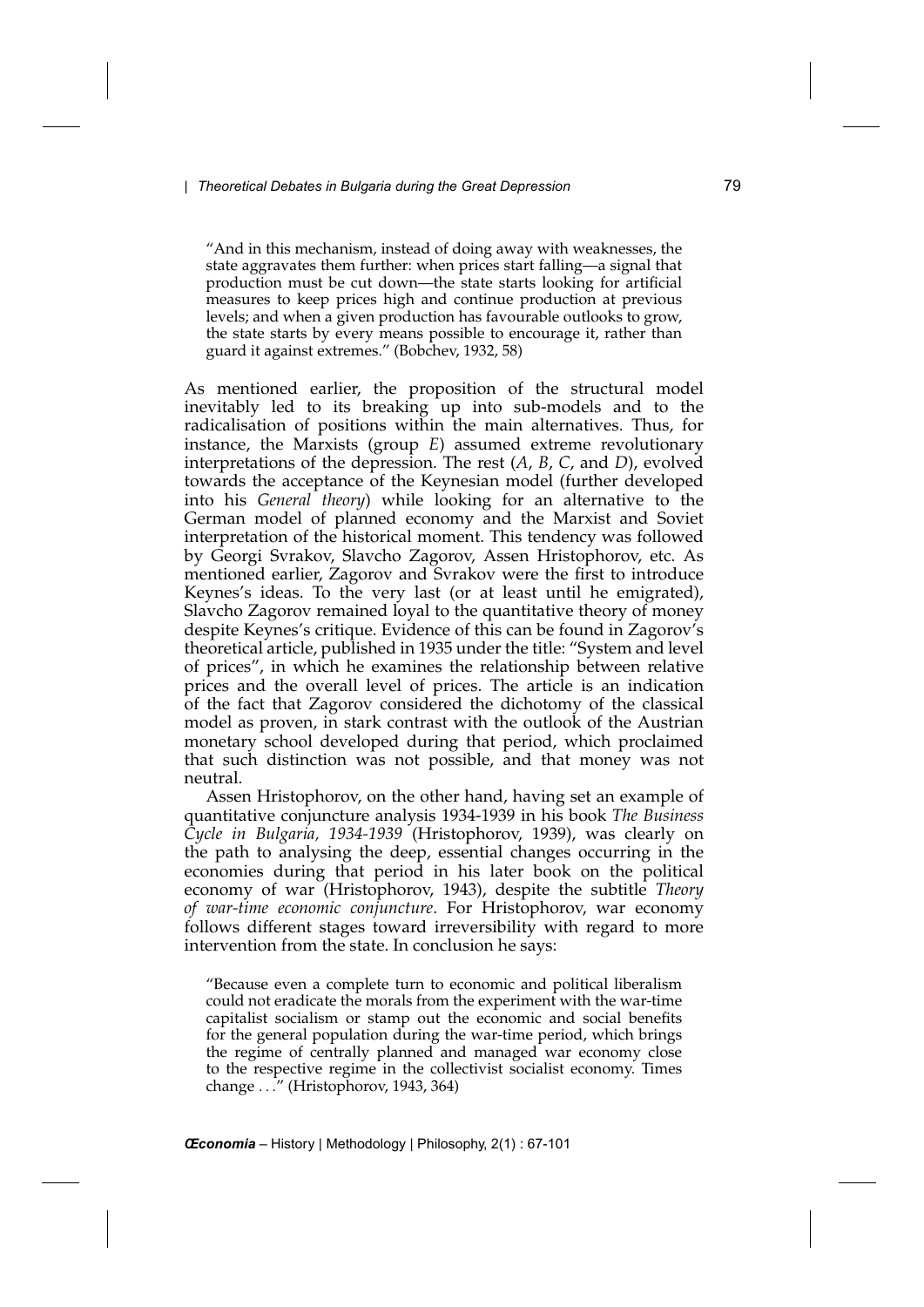The views held by Bulgarian economists on depression closely followed the different phases of the Depression. Two of them were crucial: the agrarian crisis and the monetary devaluations.

## **4. The Agrarian Crisis: from Cyclical to Structural Interpretations**

In 1928/1929, prices of agricultural products began falling sharply on international markets, which negatively affected revenues from Bulgarian exports (Lyapchev 1930, Tsankov, 1932).<sup>7</sup> On the commodity stock exchange markets in Varna and Burgas, grain prices fell by more than 50% (Bliznakov, 1931, 287). This threatened foreign reserves and the respective servicing of the huge external debts. The price developments cancelled any plans for the liberalisation of foreign trade and measures for trade and exchange controls were strengthened. This was followed by the 1928 Wine Export Promotion Act, the 1932 Grape Export Promotion Act, and the 1935 Meat Export Promotion Act. In 1931, an Export Institute was set up and was transformed into the Foreign Trade Institute (*Institut za vunshna turgovia*) in 1940. Earlier, in 1930, the Food export agency (*Hranoizno*s) was established and vested with monopoly powers to buy and trade cereals as a specific tool against deflation. Because of the negative price gap between buying and selling prices, losses were accumulated and transferred to the budget. Initially half—and subsequently a quarter of the payments—to farmers were made in the form of treasury bonds representing domestic government debt, which amounted to around 400 million gold *leva* (Berov, 1989, 465).

The fall of agrarian prices made Bulgarian economists refer to the crisis as agrarian since they focused on the falling prices. Thus, for instance, Yanchulev (1930, 245-246) in his report presented in March 1929, said: "the agrarian crisis *...* in general is seen as such a state of agricultural commodity prices whereby the farmer is not able to cover with his incomes the costs of running his farm in addition to tax and other social burdens." (Yanchulev, 1930, 245-246).

The analyses of other economists (Lyapchev, 1930; Dolinsky, 1931; Tsankov, 1929) went along the same lines, with debates about whether this was a crisis triggered by overproduction and protectionism in the USA and Canada, or by a decline in purchasing power in Europe due to the reparations and debts, the spirit of some proto-Keynesian analysis of effective demand. Although most Bulgarian economists considered the crisis was an imported phenomenon, an opinion gradually emerged according to which purely internal reasons also

<sup>7</sup> On the mechanisms of the agrarian crisis, see also Robbins (1934), Hautcœur (2009).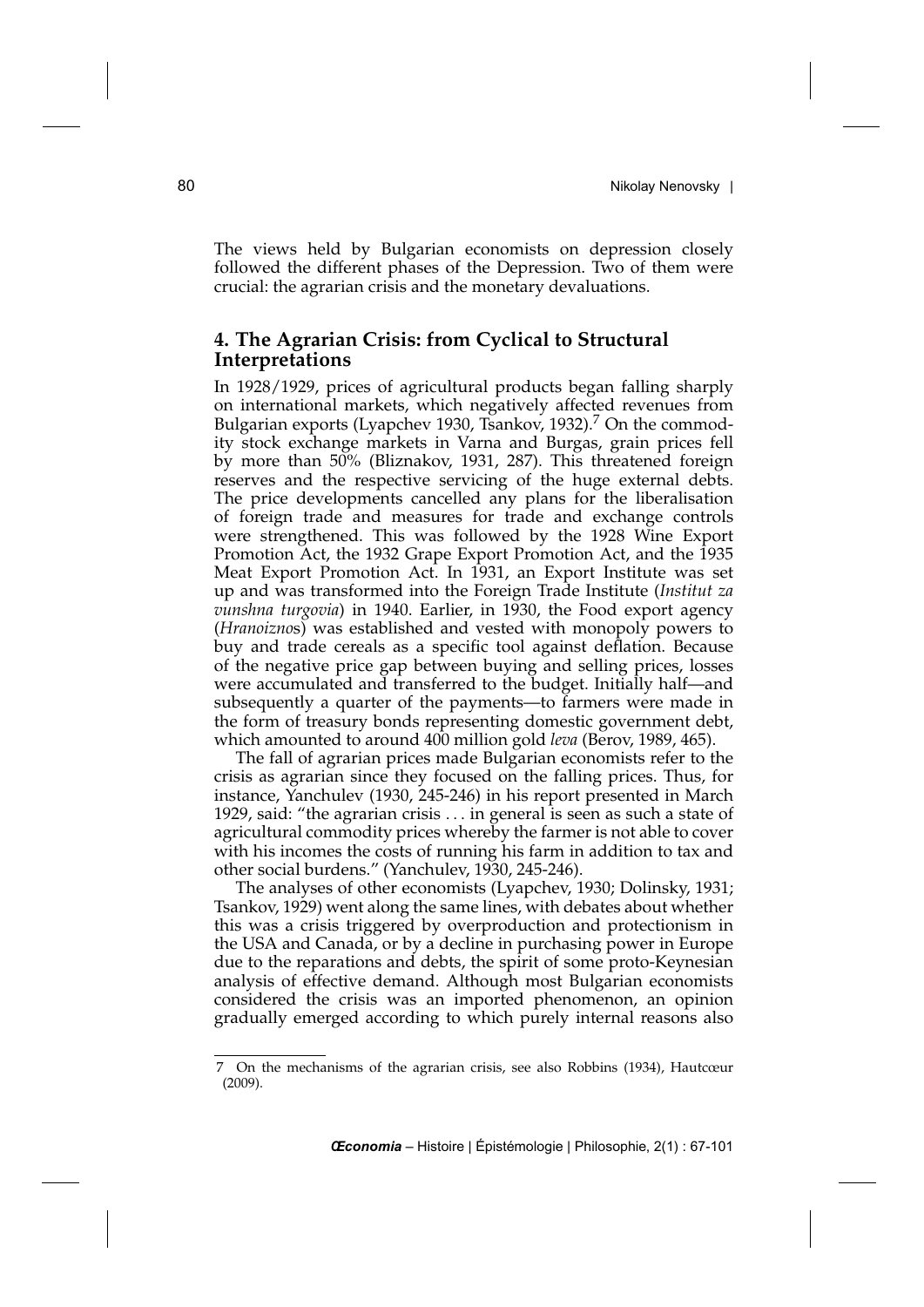existed—such as the distortion and one-sided development of the Bulgarian rural economy (strong swings back and forth between tobacco and grain), its fragmentariness and lack of machinery, and the artificial growth of credit (see Tsankov, 1932). Yanchulev (1930, 262) went on to say: "The agrarian crisis in Bulgaria is therefore cyclical and structural", and again on another occasion: "An expansion of credit in both the village and town could breed nominal owners, thereby entailing vastly perilous consequences for the petty peasants." (Yanchulev, 1930, 272) Dolinsky (1931, 27-28) saw the reason for the crisis as "lying deep in the soil of the national economy with the international situation only speeding up its emergence". He believed that "organizationally and technically the Bulgarian rural economy is in sharp divergence with its socio-economic character", i.e. the work force was plentiful and there was little capital (Dolinsky, 1931, 30-32). Yanchulev held the view that producers themselves should organize the export of agrarian products through co-operations or unions but not through the state.

Andrey Lyapchev (1930) interestingly analysed who benefits and who loses from the drop in prices (an analysis which is both sociological and quantitative). He was a liberal who believed that the main reason for the short-lived decline in prices was precisely because they had been artificially maintained at abnormally high levels for a long time. As Laypchev points out, prices in 1928 were 50% higher than pre-war levels, and the decline was therefore natural. He was against prices being centrally set by the state, because: "If the state takes it on itself to determine prices, the outcomes are clear: production would be slack because guarding as the state may be, it will still hold to low prices." (Lyapchev, 1930, 501) Lyapchev sets forth the basic liberal principles:

"The individual is entitled to demand from the state to protect his life, but not to guarantee him profits *...* Does the happiness of the people sit in low or in high prices? – I think it's in low prices *...* The state must be in the position of one who would substantiate his needs, rather than in the position of someone who would take more and then give charity." (Lyapchev, 1930, 503-506)

The redistributive processes in the Bulgarian economy held much similarity to the analysis of the so-called *price scissors*, i.e. the mismatch between prices of agricultural goods (export mainly) and prices of industrial goods (import mainly) (Bobchev, 1934). The former fall, while the latter stay at a given level or even go up. This keeping of industrial prices at a given level was explained by the existence of cartels and state protectionist policies. Many economists tried to outdo each other in constructing indices suited to measure this gap (remarkable in this respect were the studies of some representatives of the Statistics Institute).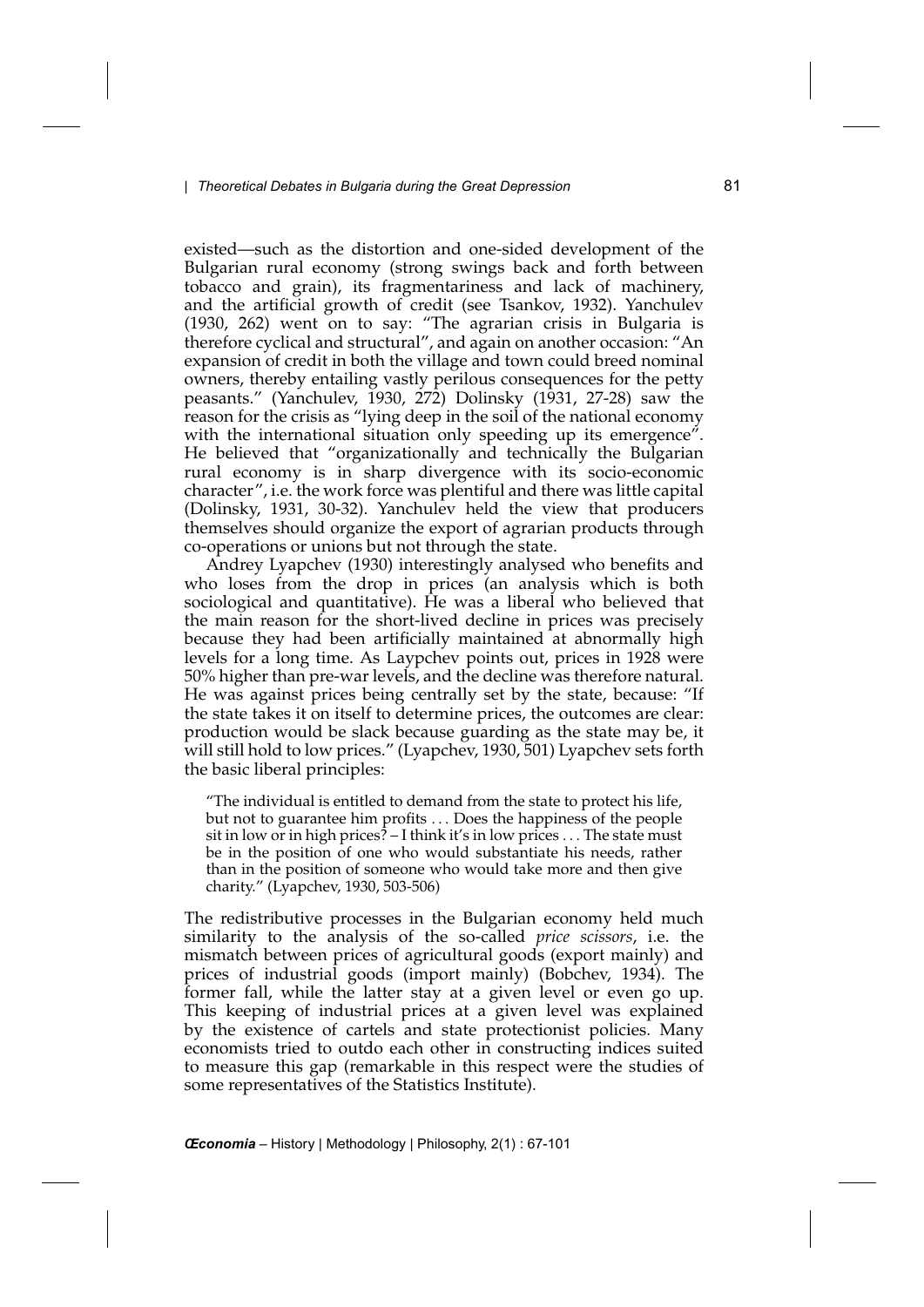The agricultural crisis was seen in a much wider context, mainly in relation to its consequences for the country's trade balance and its ability to raise foreign currency and to serve the foreign debt. Dolinsky's article (1932) is very telling in this respect. It describes the chain of causes and effects according to a "structural"—rather than "cyclical"—interpretation of the crisis. And according to the end result of his calculations (forecasts of the export volume and burden of payments – interest and annuities), Bulgaria was unable to serve its obligations and had to suspend payments, at least for a while.

On the other hand, active discussion began on the possible consequences on the debt burden, the danger of bankruptcies, social turmoil, on setting up measures to counteract the fall of agrarian prices, and on debt relief for peasants (the so-called tax bonds). A number of authors noted the mechanisms of debt deflation, later on conceptualised by Keynes (1931) and Fisher (1933). The approaches here were hesitant, and although these relief measures were not approved at first (see the counter-arguments by Dolinsky, 1931 and the criticism of the laws proposed by Zagorov, 1933), they eventually came to prevail and two laws were adopted. The laws enacted were the Farmers Protection Act and the Debtors Relief Act. Iliy Palazov rightly observed the existence of what we would call today asymmetry of information and a moral hazard on the part of debtors when debts are remitted on a general basis (Palazov, 1932, 214-215). Bliznakov (1931, 293) mentioned the same mechanism of anti-selection in lending.

Palazov (1932) advised that the BNB should reduce the discount rate, which, as he believed, it kept high in an (unfortunately ineffective) effort to attract foreign capital, and recommended an individual approach to debtors instead of a general debt cancelation. The debts to the state-owned banks (BNB, Bulgarian Agricultural Bank, and Bulgarian Central Co-operative Bank) were around 5.5 billion gold *leva*, to private banks (foreign and 134 Bulgarian banks) around 5.8 billion *leva*, and to cooperative societies (212 popular banks (populyarni banki) and 1386 agricultural credit co-operative societies) around 4.1 billion gold *leva*, i.e. a total of 15.4 billion gold *leva* (Palazov, 1932, 206). As to the debts of peasant farmers alone, these, according to Tsankov (1932, 11-12), were around 9 billion gold *leva*, of which circa 75%-80% were owed to public credit institutions, 92% of this amount being a short-term debt. Still according to him, around 20% of this debt was to make a living. Tsankov saw the situation of citizens as equally difficult, with a debt per capita of 142 gold leva. Palazov (1932) did not fail to mention the strong demagogy and partisan bias of promises for total debt remission to attract maximum voters and pass bills in Parliament.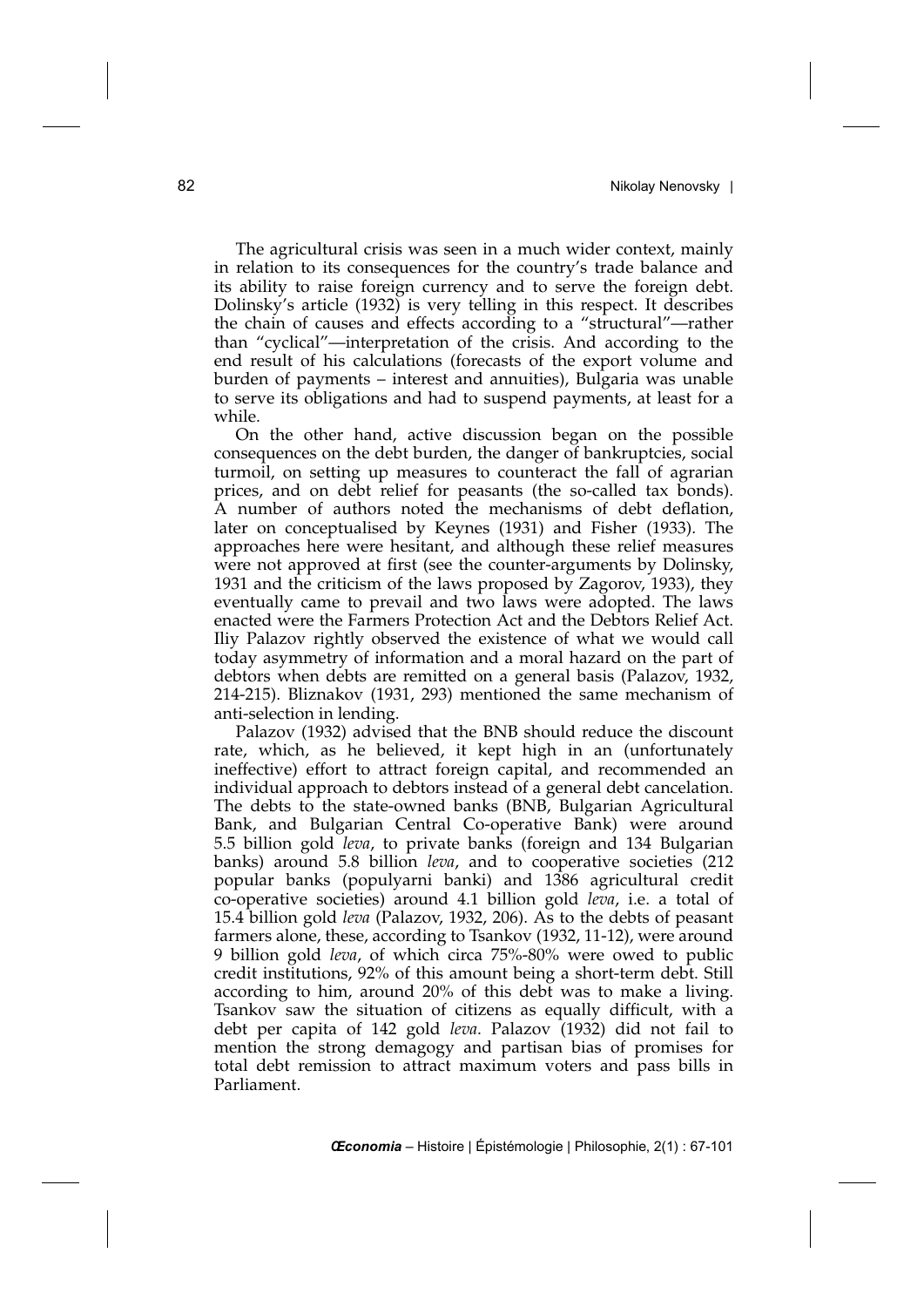Resolving the agrarian crisis also relied to some extent on international cooperation within the framework of the so-called Agrarian bloc, the set up of a "monetary normalisation fund" being proposed to ensure a normal inflow of capital from the European periphery. The Agrarian bloc was established in 1930 and held one of its meetings in Sofia in 1931. The Conference in Stresa in September 1932 became a much discussed and analysed event (for example Stoyanov [1933] who mentions Keynes's ideas of one-off agreed inflation or reduction of monetary coverage). Bulgarian economists were hesitant to take sides on the issue of monetary reform, vacillating between the choice to support the British ideas of currency devaluation and intensification of the crisis on the one hand, and the French insistence on the gold standard, on the other.

The Bulgarian economists did not specifically elaborate on this episode of the US financial market and bank failures; this nevertheless provided them with a basis to delve into their interpretations of the crises as structural and global (Tsankov, 1932).

## **5. The Monetary and Banking Crisis: the Structural Model Prevails**

The decisive phase of the Great Depression period was the banking crisis in Austria and Germany, which led to a currency crisis of the pound sterling and its devaluation in the summer of 1931, and that of the dollar in early 1934. The crises of those two main currencies began to affect Bulgaria directly and thus became the subject of numerous analyses (Delaisi, 1933, Robbins, 1934).

Generally at that time, countries used independent strategies to adjust to the crisis. Three blocks were formed: a first group of countries which devalued their currencies (the United Kingdom, the USA, and for example Greece, Bulgaria's neighbour, in 1932); a second group of countries, which maintained the gold standard, with France in the lead, and led a strict deflationary policy to limit wages and the rise in prices; and, finally, a third group of countries which preserved the exchange rate parity and exercised strong exchange control (Germany, Italy, Hungary and Austria). Bulgaria joined the third group, being sceptical about the foreign trade liberalisation measures recommended at the 1927 Geneva Conference. Bulgaria continued to maintain the fixed exchange rate and its convertibility, and after the devaluation of the US dollar in 1933, the *lev* was pegged on the French franc. After the devaluation of the franc in 1936, the Governing Council of the BNB continued to maintain the fixed exchange rate arguing that "we are not directly hurt by these devaluations and at the moment there is no need of certain adjustment measures, and our export will follow its own way" (BNB, 2004, 557-562).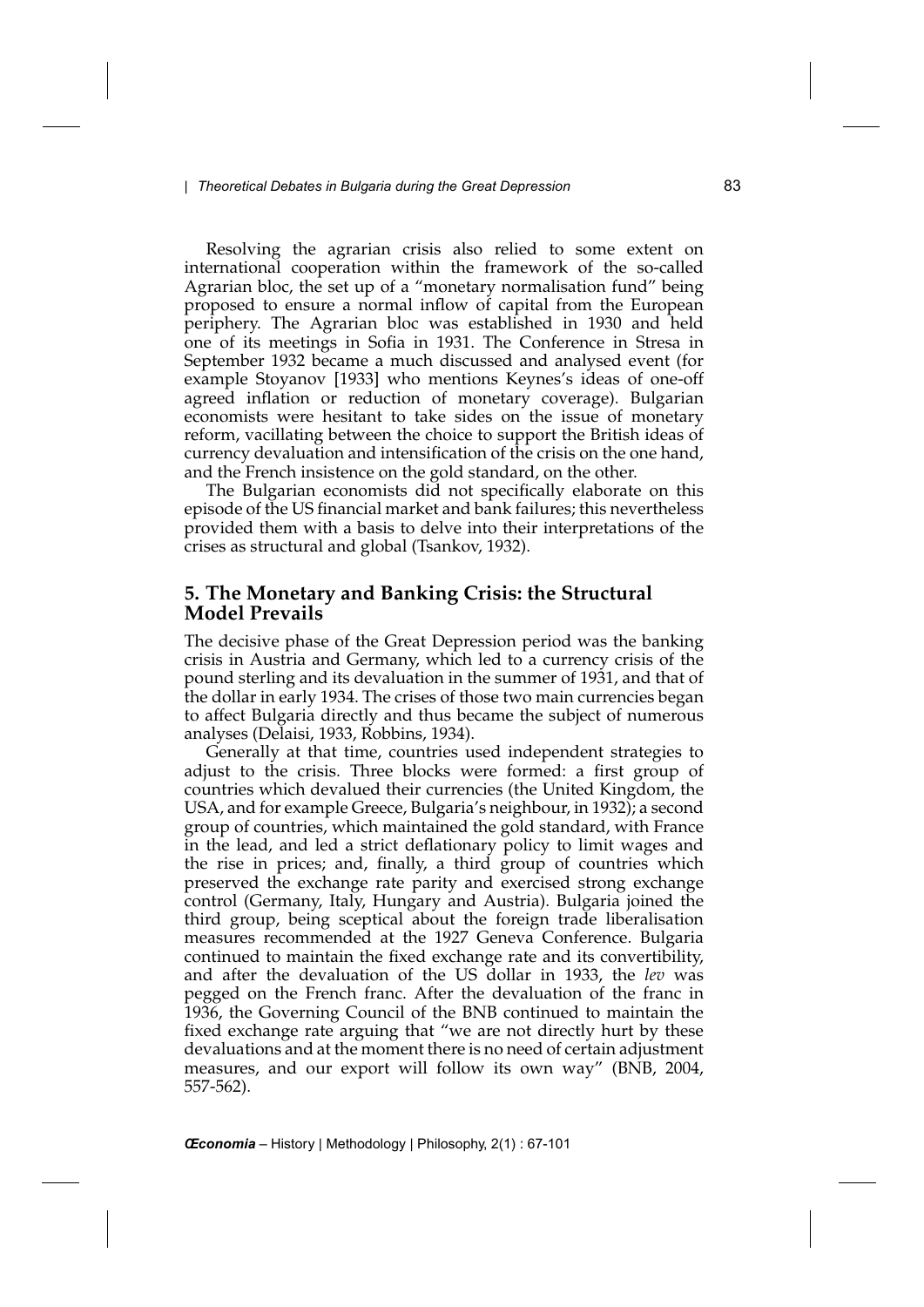The devaluation of the main currencies made Bulgarian economists finally begin to view the crisis as deeply fundamental, and most importantly, as having numerous manifestations. The range of analyses increased. The basic range of issues, apart from the explanations of the currency crisis, were narrowed down to monetary issues, exchange rate and trade control, the state of the banking system and the need for its regulation; stimulating the national industry through protection of the national economy, and Bulgaria's external debts servicing.

The above topics were not only addressed because of the serious problems affecting Bulgaria's economy, but also as a result of the development of western thought and were approached with the instruments of modern western theories. These were mostly the new theories of managed or administrated social economy, which saw the role of state and government (incarnation of state power) as a central mediator and supreme arbitrator between antagonistic social classes and groups. Under different variants, this model was popular in Germany and Italy and was concretely examined in a number of economic papers. It was no accident if during this period, the Bulgarian economists invited renowned scholars, among whom Werner Sombart (1932) and Mihail Manoilescu (1933) to popularise this model and have it recognised.<sup>8</sup> During that period, a number of Italian scholars visited and had their works translated. This was the case for jurist Giorgio Del Vecchio (who visited Sofia in May 1934) and the politicians and jurists Giuseppe Bottai and Alfredo Rocco (his book was translated in 1934).

The reasons for the crisis and depression were to be sought in the deep economic and political disequilibria that accelerated after WWI and the peace treaties, something which, incidentally, most Bulgarian economists, who were actively involved in the country's political life, never stopped repeating. Alexander Tsankov, for instance, considered that the flows of savings, investments and gold had changed, thus affecting global balances, while industry had undergone a profound technological transformation essentially due to the massive use of machines (Tsankov, 1929; 1932). In his view,

"The crisis started already before the war and it, perhaps, could have grown to the same scale: so deep, horrendous and huge as it now is; the war however speeded up its progress" (Tsankov, 1932, 3).

As far as Bulgaria was concerned, Tsankov realised that small and peripheral countries were dependent on the 'centre', and in his recollections, he says: "Regrettably, small countries and in particular the countries on the Balkans have always been minor

<sup>8</sup> See Bobchev (1933a) and Babulescu (2003).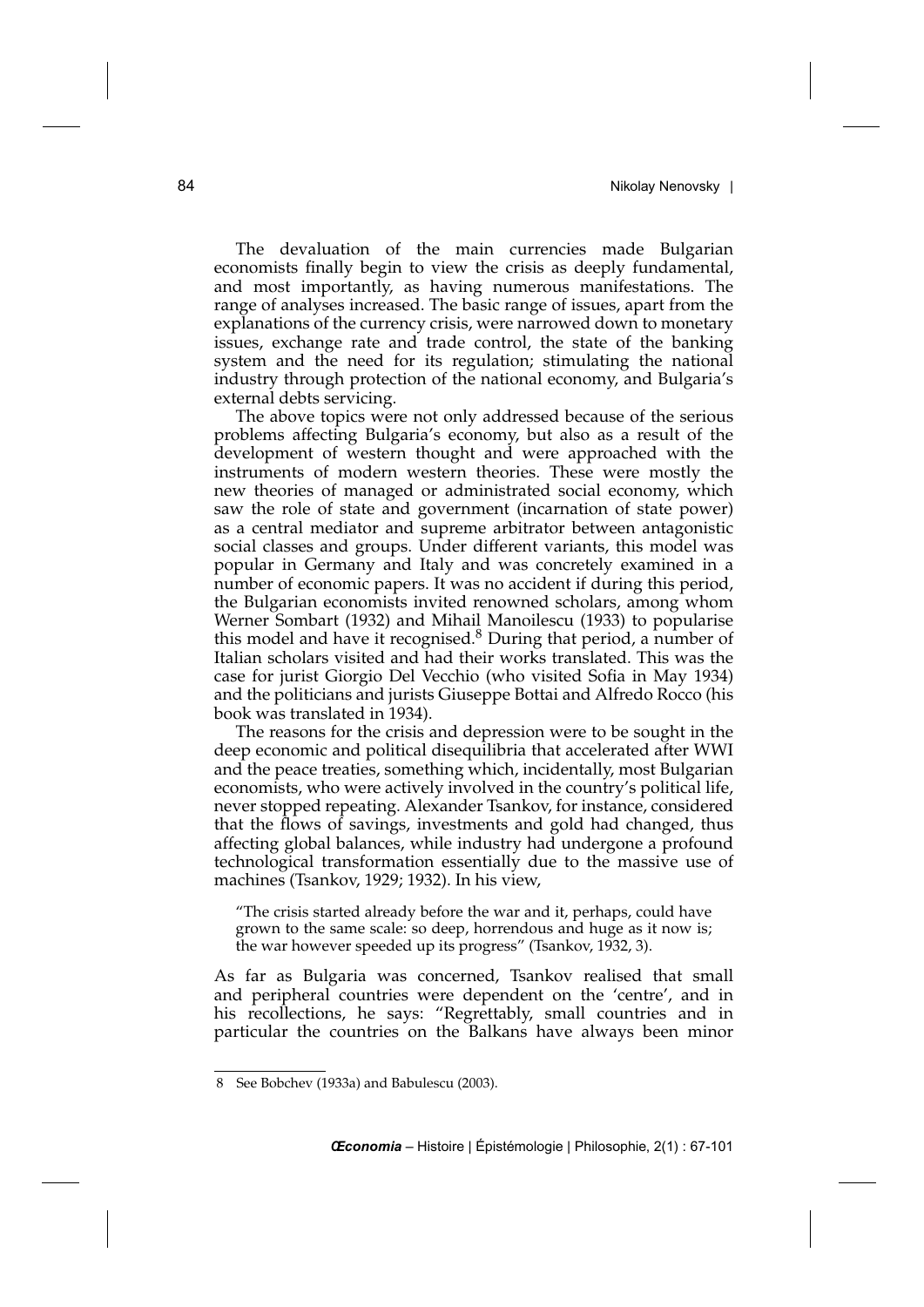pawns, with which the big countries have balanced their accounts." (Tsankov 1999 [1953], 283) Later, in his memoirs written in Argentina, Tsankov would point out the difficulties in the geostrategic choice of the country, the split in Bulgarian identity: "Our tragedy is our divided identity *...* We, Bulgarians, harboured two souls, so to say, being Russophiles and Russophobes at the same time *...* In spirit and culture—close relatives, politically and socially—divergent." (Tsankov, 1999 [1953], 114)

Regarding the outlook for the economy and economic policy, Alexander Tsankov is clear:

"One thing, however, must not be forgotten; namely, that from now on the state as a representative of democracy and economic democracy in particular will tighten more and more its control and its governance in social life as well. This could perhaps be just an earlier phase to yet another reconstruction of the world; however, observing life we can say that the state is interfering more and more by way of control and governance in all areas of life, especially in economic and social life *...* From now on the state will interfere. This is perhaps the new that we see coming." (Tsankov, 1932, 16, 18)

In the keynote speech of the Democratic Alliance (*Democraticheski sgovor*) movement, held on 12th June 1932, Tsankov demonstrated some of his old principles from the historical school by saying that despite the positive elements that he found in Italian fascism and Hitlerism, we should look for our own specific Bulgarian model of managed state economy. In his view:

"We will do what we can and will try, in accordance with the soul of the Bulgarian people and its political, economic and international position, to create our own genuine, home-spun Bulgarian movement *...* Capitalism however will prevail. The question is what form, what new forms it will take in order to provide new stimuli for human progress *...* to encourage reconciliation between workers and capitalists through the mediation of the state." (Tsankov, in Poppetrov, 2009, 528-536)

The monetary regime became the main topic of analysis and controversy, rekindling to some extent the debates from the period before the stabilisation of the *lev* concerning the setting of the level of the *lev* and the rate of money supply coverage. There was a wide consensus among Bulgarian economists about the need to retain the old *lev* parity despite the devaluation of the main currencies and their neighbours' currencies. Indeed, over time, pro-devaluation ideas did sneak in, but this happened at a later stage. As an alternative to devaluation and deflation, the Bulgarian economists began to actively analyse the possibilities of exchange control and the future monetary and non-monetary mechanisms within the German zone.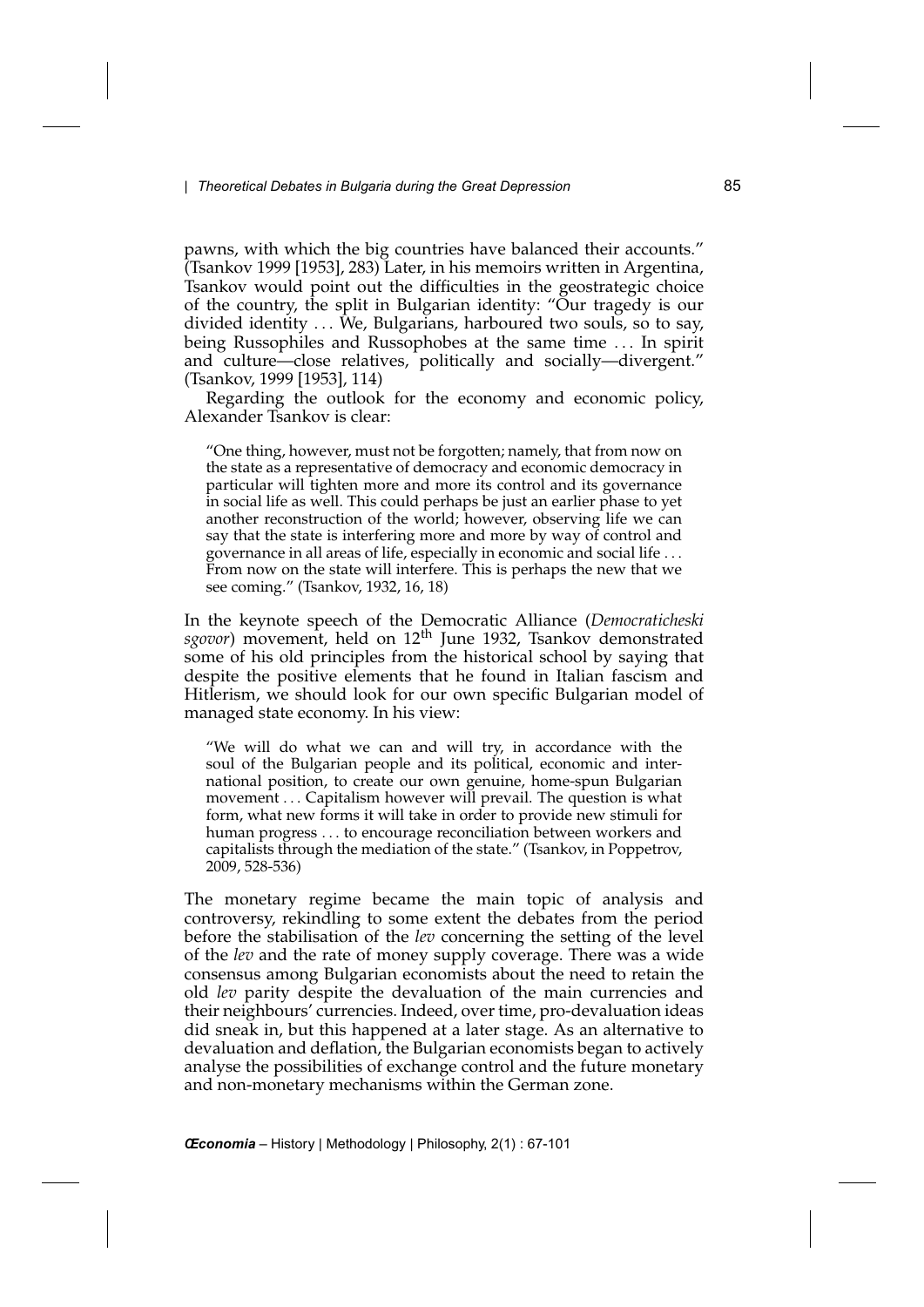Analysing the devaluations of the pound sterling and the Deutschmark, Alexander Tsankov saw them as the inevitable consequence of the movement and structure of monetary and capital flows globally, largely attributable to debts and reparations. According to him (Tsankov, 1932, 7), having received reparations from Germany, France hoarded reserves, which were once again recycled to Germany in the form of short-term loans via British banks. And as these funds were invested in long-term projects in Germany, the British banks could not claim back their receivables from Germany when confidence declined. This undermined the pound sterling. Although gold was a significant factor of economic development, it was still a "fetish", and its uneven distribution among individual countries was noxious. The fragile chain of monetary payments between countries due to the crisis, as exposed by Tsankov, was close to the schemes proposed at the same period and later by different western authors (such as Delaisi, 1933, Baudin, 1937, among many others).

The leading Bulgarian economists concurred on the benefits and advantages of the gold standard internationally and at home, and it continued even after the devaluation of the French franc in 1936 (as mentioned above, Bulgaria practically never devaluated). In parallel with these positions, Bulgarian economists expressed support for the French orthodox monetary theories of Charles Rist and Bertrand Nogaro in their debate with the proponents of the "guided currency [*upravliavanata moneta*]", mainly promoted by British economists (including Hawtrey and Keynes) (see Kalinov, 1932, Mollov, 1935).10 On this point, Lyubomir Yankov for instance was especially clear. He was against a possible devaluation of the franc, and this being already a fact (according to his calculations, the devaluation was about 25-35%), he regarded this as a disaster. In his view:

"Will a depreciation of the French franc put an end to these concerns? Certainly not [*...*] A balanced policy of saving conducted in a peaceful environment is an absolute must for public credit to recover. Any other orientation would only fatally lead to a 'guided currency', much as illusionary the advantages of such a monetary system could be." (380);

<sup>9</sup> Germany and Hungary also never devaluated officially. Although Romania also kept the exchange rate parity, in 1936 it devaluated de facto when revaluating its gold reserves, adding the 38% premium (Blejan and al., 2009). The questions whether or when the country gave up some of the characteristics of the gold standard are methodologically very difficult to answer. Some authors suggest this occurred when the exchange rate control was introduced, usually in 1931/32; the gold exchange standard was de facto abandoned, because the free movement of gold was limited (Wandschneider, 2006).

<sup>10</sup> He developed his ideas in French in Mollof (1934).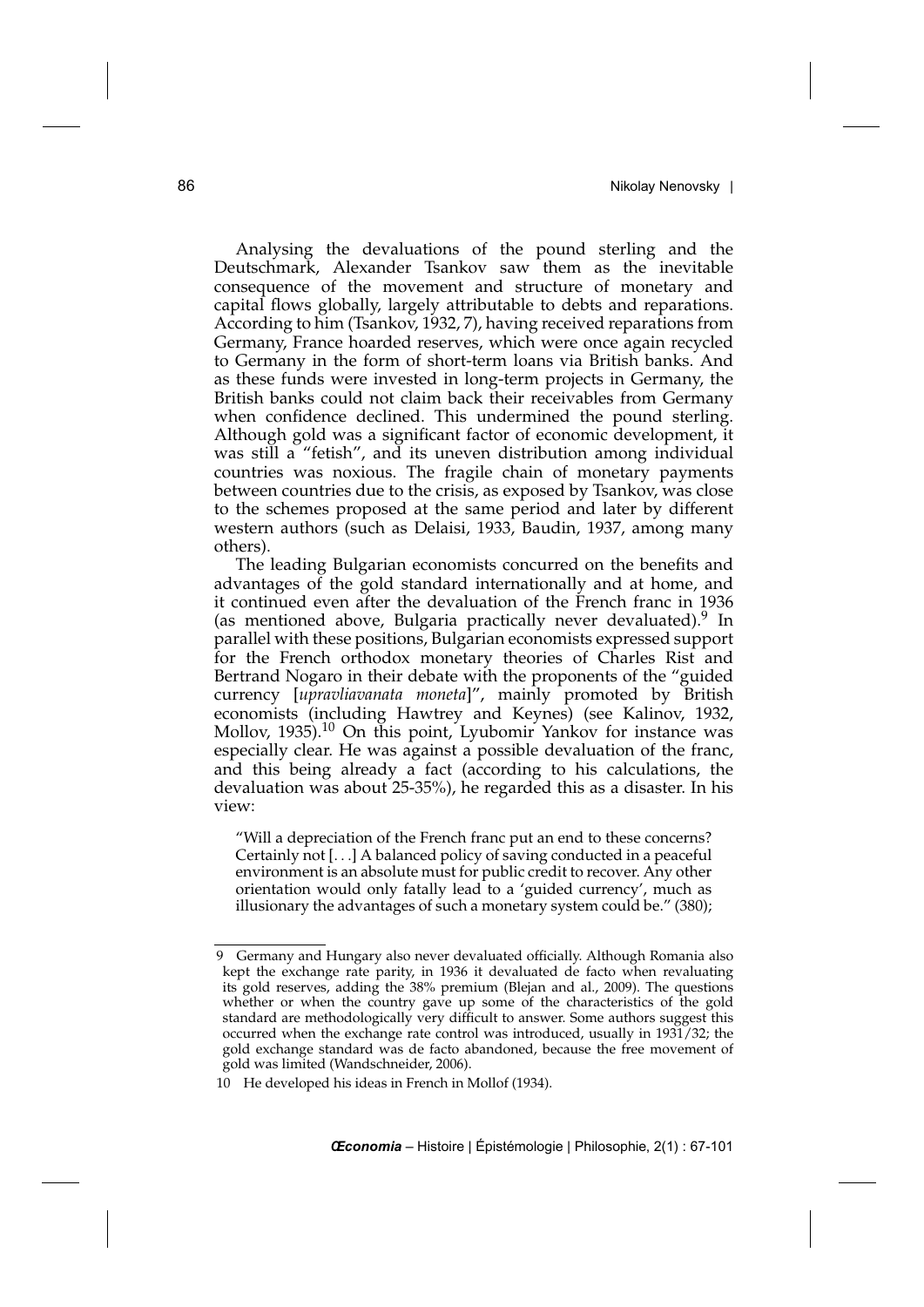"Raymond Poincaré's franc collapsed as a result of disrupted state finances" (494). "National currency devaluation always brings with itself relief to debtors and loss to depositors and creditors." (Yankov, 1936, 505)

A similar conservative attitude to devaluation was held by another economist, Assen Ivanov, BNB Governor, who published two articles placing foremost importance on the key role of savings to exit a crisis (Ivanov, 1933, 1936). For him:

"Devaluation may only be likened to an injection made to an ill person to alleviate the pain for a few hours, to soothe him for a while"; "Whoever is pleading today in favour of cheap money as a means of boosting up the economic life in our country, is wrong. Cheap money and devaluation cut both ways, and if they are not properly manipulated, there is the danger of ending in losses rather than achieving good results." (Ivanov, 1936, 582-583)

Assen Ivanov not only described the technical problems of losses resulting from devaluation (including the role of foreign trade, which in modern terms would be explained by "the theorem of critical elasticities"), but he was also definitely in favour of encouraging savings rather than demand. The same conservative view was held by Assen Cholakov, who believed the salvation of Bulgaria lay in foreign exchange restrictions and protectionism:

"Although the devaluation of the French franc, the Italian liretta and other currencies do create certain difficulties for debtor countries in relation to their trade development, and especially for their exports, they are nevertheless in a position to keep their system by means of protection premium on exports and boost the development of their economy"; "Fluctuations in the value of the national currency are always dangerous and create obstacles to the normal functioning of the economy." (Chakalov 1936, 600-603)

At the same time, there were shy attempts to look upon devaluation in a positive way, and attempts to study and spread the idea of the "guided currency [*upravliavana moneta*]". In this respect, worthy of mention are young Assen Hristophorov's comments in one of his first articles after his stay in London, when he described the consequences of the devaluation of the pound sterling and the dollar:

"Because all things considered, it is not the vastness of the gold reserve stock at the central bank, but the internal and external economic equilibrium, which guarantee the stability of the national currency unit *...* In an eventual devaluation the fear of a fast, strong and speculative pick-up in wholesale prices and a rise in the cost of living in general is ungrounded [*...*] a possible devaluation of the coins of the gold bloc would have a faster and more efficient impact on domestic prices than in the case of the English devaluation." (Hristophorov, 1935, 261)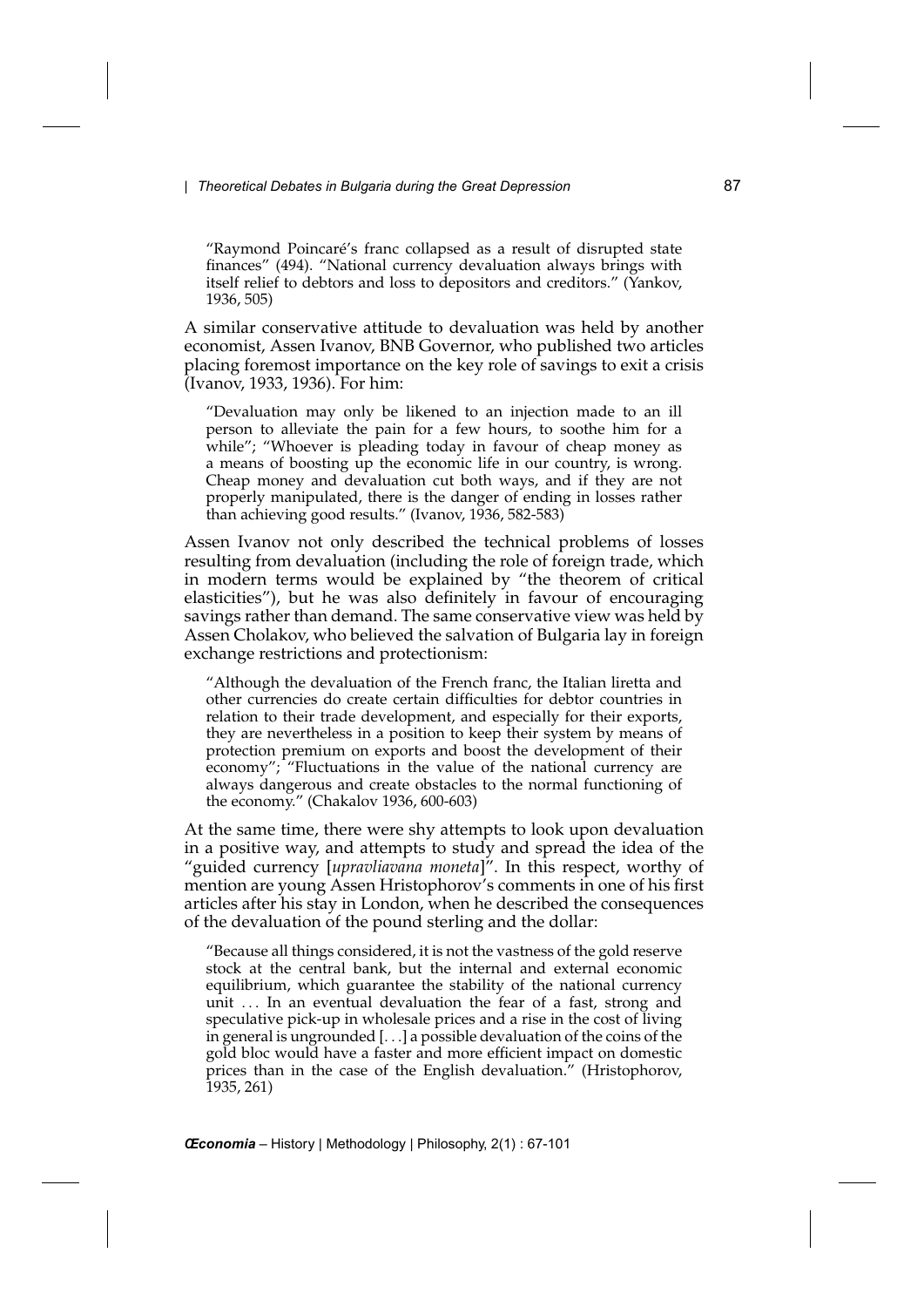The subtitle of the article ("Deflation or Devaluation") indicates that it was directly influenced by the numerous publications on this subject, including by Keynes $^{11}$ . It is perhaps interesting to note that two years later, after the devaluation of the franc, Hristophorov (1937, 234) clearly mentioned in one of his articles the rise in prices in France (22%, which was higher than in other countries), devaluation already being a fact. There again, and in his next article about the global conjuncture, Hristophorov explicitly underlined the fast development of virtually all countries after devaluations, implicitly stating his view that gold is like "chains" to economic development (similarly to Keynes' and Eichengreen's interpretations).

Zhelyo Burilkov, a BNB deputy governor, made an exhaustive and particularly extensive analysis of the new theories and techniques of the Central Bank, where discretionary monetary policy was given support, albeit implicitly (Burilkov, 1934). It is interesting that Burilkov sided with the economists who believed that monetary policy was based on science and theory, and not only art, practice and experience. In his analysis, Burilkov presents the ideas of Hawtrey, Keynes, Wicksell, Cassel and Fisher; Keynes is not clearly distinguished from the rest, and the LLR function is not explicitly mentioned (the article speaks about the "bank of banks") although some of Bagehot's views are introduced.<sup>12</sup>

If we summarise the arguments that Bulgarian scholars upheld against devaluation and deflation, and in support of exchange control, they could be described as follows:

First, as mentioned earlier, Bulgaria was a debtor country which considered debt service a key priority. In fact, Bulgaria was an extremely diligent payer who was anxious to preserve its reputation through debt service. Due to its political isolation after WWI, however, its endeavours to be a good payer were not recognised and it had to shoulder liabilities with almost no relief (Ivanov, 2001, 2004). In his speech marking the BNB's 50<sup>th</sup> anniversary, then-prime minister Andrey Lyapchev said, "one would be hard put to find quite such a young nation in quite such exacerbated circumstances as ours these past fifty years, yet one which can boast that it has ever occupied the position of an exemplary payer to its foreign creditors" (BNB,

<sup>11</sup> For more information, see Rist (1933), Baudin (1937).

<sup>12</sup> In a very good book, Dimitar Mollof (1934) proposed an interpretation of the 1931 British monetary crisis, in which he emphasized the harmful role of monetary sterilization (i.e. the confusion of real saving with pure monetary credit) and criticized the theory of the 'managed currency'. In the case of Bulgaria, he showed the counterproductive role of exchange control measures for the stability of the Bulgarian currency (he felt the devaluation of the *lev* was unavoidable and the solution was to devalue and then to tie the *lev* to a pure and internationally recognized gold standard).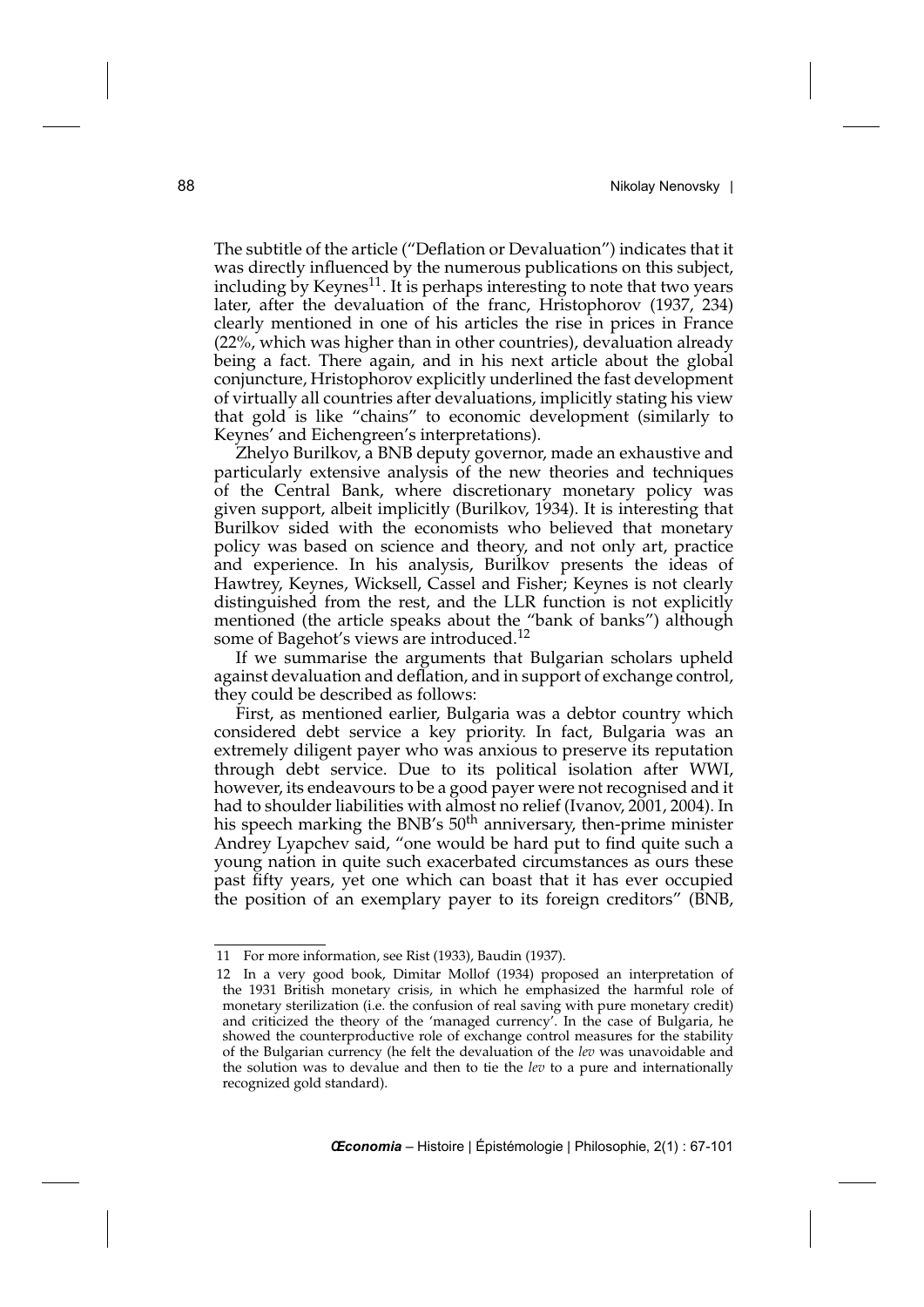2001, 135). In terms of structure, Bulgaria's debt was denominated in gold backed *lev* and was mostly owed to non-devaluing countries. According to The Royal Institute of International Affairs, "in Bulgaria it is almost certain that the transfer question has predominated" (1936, 98) and the purpose of maintaining the currency tied to gold "has presumably been to avoid an increase in the costs of the foreign debt service" (1936, 129). Even before reparation payments began in October 1923, foreign debt service reached the amount of 112 million gold francs between 1918 and 1922: 16.3 percent of budget expenditure. This represented a quarter of the national wealth. Sterling devaluation offered some relief to Bulgaria since its debt was predominantly in pounds. Debt service now accounted for 11 percent of budget expenditure; there was no great BNB asset loss since a comparably small amount of assets was denominated in sterling. Summarising the opinions of many economists at that time, a hypothetical devaluation would certainly increase the national debt burden and any possible advantages would be marginal (Sarailiev, 1937, 27).

Second, the balance of payment constraints were particularly tight, and not only with regard to foreign debt service. The prices of agricultural products, which accounted for the major part of Bulgarian exports, fell sharply on international markets and aggravated trading terms. The September 1932 Stresa Conference focusing on possible assistance to southern European countries (a major part of the so-called 'agrarian bloc') noted that the price drop reached 70 percent (Bonnet, 1933, 21). A fund concentrating revenue from the sale of agricultural products to developed countries was proposed to serve as a partial debt service (but it was vetoed by the United Kingdom).

Third, systematic exchange control could be interpreted as a defence against restrictions introduced by Bulgaria's trading partners and their abandonment of the gold parity. The drop in farming prices was combined with a number of restrictions on the import of agrarian products from Germany and France with a view to protect indigenous farmers through economic and political means (Raupach, 1969). Turkey, an important Bulgarian trading partner, also introduced some restrictions on Bulgarian imports. In April 1932, the drachma joined the pro devaluation club members and Bulgaria lost its competitive and long-standing position on the Greek market.

The fourth and direct cause of exchange control was the intensification of capital outflow from Bulgaria at the end of 1931. In addition to this global imbalance, Bulgarian economists provided a list of long-term domestic factors like the purge and the confiscation of capital claimed to be illegally accumulated during the Wars, as well as political instability, which certainly contributed to the decrease in Bulgaria's capital accumulation and foreign reserves.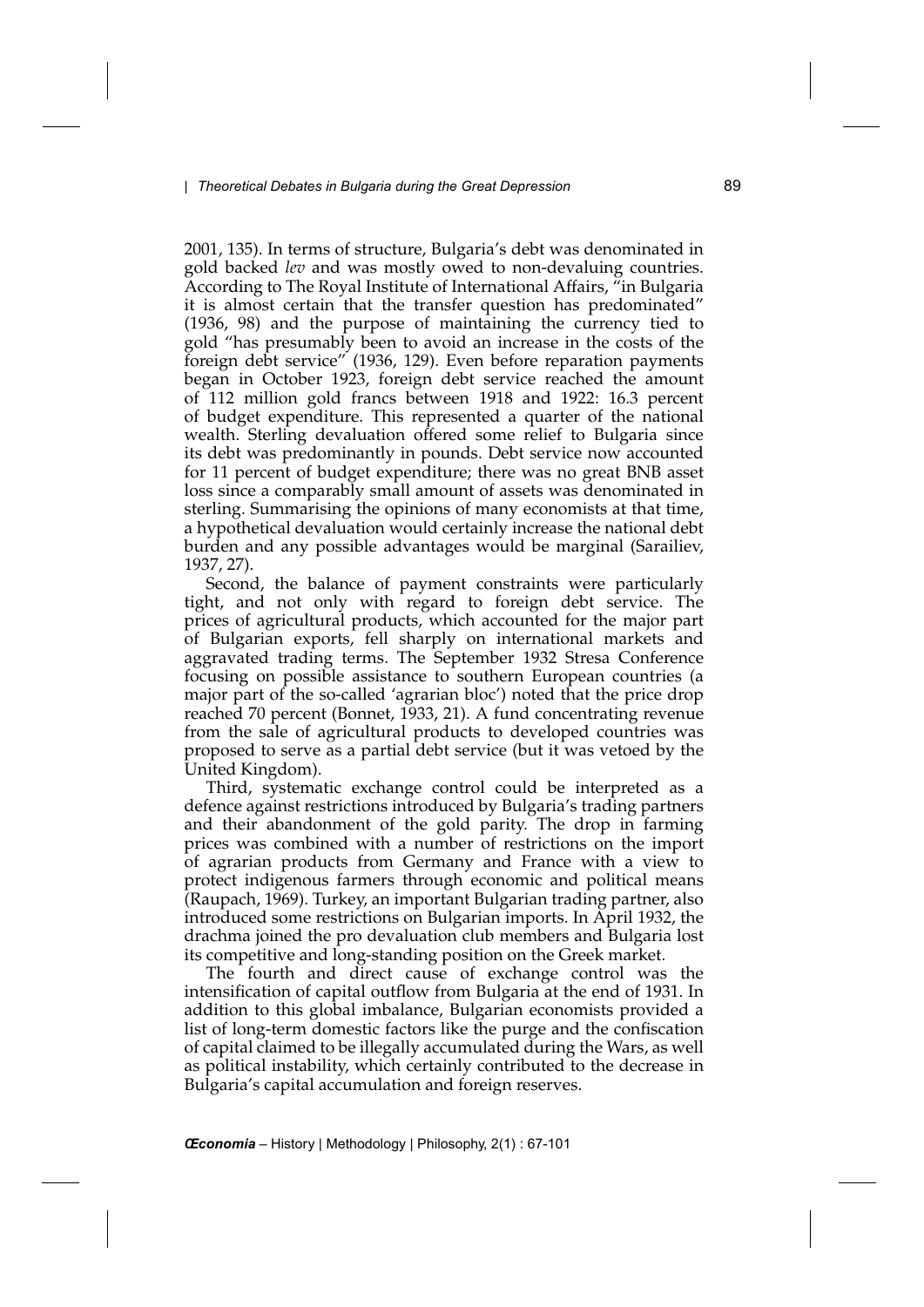Also of interest during this period were the discussions on the banking dimension of the crisis. It is common knowledge that over the period 1931-1935, the number of banks declined from 131 to 98 due to failures and consolidation (Kemilev, 1936). According to Kiril Kossev's recent study (2008), the banking crisis in Bulgaria was one of the severest: over the sole 1929-1932 period, bank deposits decreased by 50%. Laying the foundations of banking supervision with the establishment of the Bankers Board (*Bankerski savet*) and the introduction of a range of accounting rules resulted from the recognition of the need for a regulated financial system and of the weaknesses of the free market. All these measures could be interpreted as manifestations of a general trend towards greater state interference in the economy and more active monetary policy.

As indicated previously, the last phase of the Great Depression was the disintegration of the world economy into several blocs with Bulgaria choosing the area of influence administered by Germany. Exchange control, and later on the clearing agreements became a key monetary instrument in fighting deflation and the crisis. A detailed account of the exchange control and clearings in historical perspective is given in Nenovsky and Dimitrova (2007).

#### **6. The Bulgarian Marxists: Interpretations of the Crisis**

One of the most diligent group of Bulgarian economists among the five mentioned, the Marxist group (*E*), was extremely active during this period, providing one of the main examples of Bulgarian theoretical interpretation of the Great Depression. This group deserves to be examined in some detail. We shall briefly discuss the *Marxist structural reading* of depression. This group displays some interesting and curious features, which account for much of the specificity of the Bulgarian interpretation of the depression of that period.

It had an advantage over all the other groups in claiming that the structural change of capitalism preceded the Depression, which allowed it to "scoff" at the evolution of the other economists and find evidence to support its projections. To Bulgarian Marxists, the crisis that they witnessed was a crisis of the capitalist system. Thus, according to Sava Ganovsky (Trudin) the bourgeois economists

"cannot understand and scientifically arrive to the fact that the crisis stems from the very essence of capitalism, and that it is inherent in the basic contradiction between the social character of production and the private form of acquisition" (Trudin, 1932/1933, 108).

And:

"The Bulgarian capitalism today is no exception whatsoever from the general condition of capitalism in the world—a situation of deep crisis;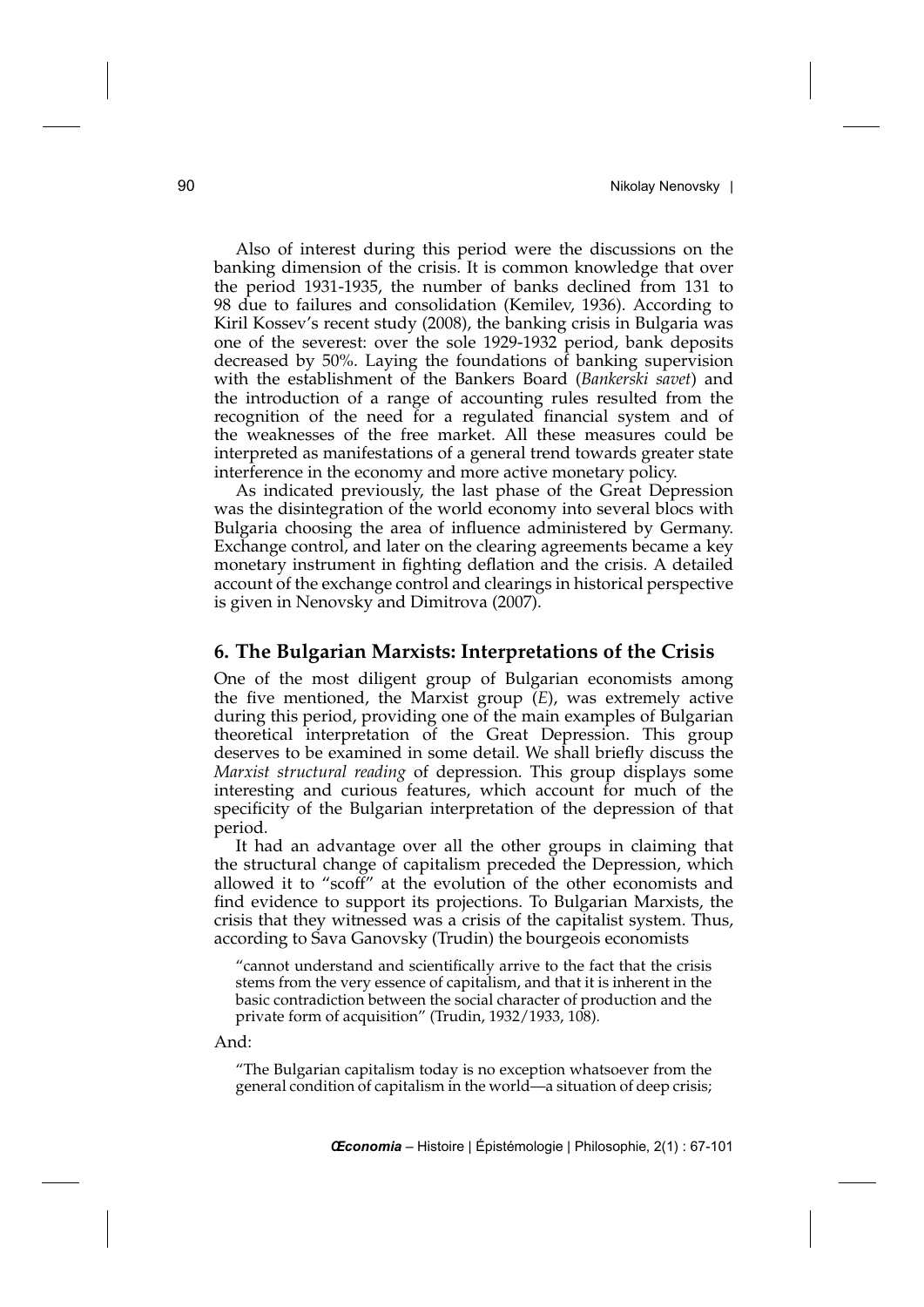the crisis, which it is undergoing, is not only economic, financial and agrarian, but it is also a crisis of the entire bourgeois science and culture." (Trudin, 1932/1933, 155)

The model shared by this group is Marx's theory of crises in capitalism, based on the deep contradiction between the social nature of production and the private form of appropriation of goods (private property). Marxists believe that this contradiction is manifested at the concrete level within multiple new contradictions between overproduction and underconsumption by the working class, a decline in the rate of profit as a result of an increase in organic composition of capital, a range of reproduction disproportions (between I and II sub-divisions), anarchy, etc. This can ultimately be expressed in sociological terms as a struggle between workers and capitalists.

To put it differently (in my own words), the Marxist theory of crises, closely related to the cyclic nature of capitalist production, is a theory about the concurrent existence of underconsumption (of the working class) on the one hand, and overproduction and overinvestment in the first tier industries (means of production) on the other. The novel aspect in Marx's theory comes from linking the above-mentioned disproportions with the mechanism of added value and profit, which explain these disproportions. Added value and profit lead directly to a sociological interpretation of the crisis, i.e. to an interpretation in terms of conflicts of interests and class struggle. Following this line of reasoning, as Marx believes (simplified again, of course), the technical, structural and economic disproportions are a function (manifestation) of social disproportions and class struggle. Following this reasoning further, in order to make a connection with the other theories of crises, the Marxist theory claims that crises are mostly the result of economic disproportions, some of the disproportions explored being between production and consumption, and others between investment and consumption, while others still pertain to the various phases of the investment process, etc. The impulse of crises is not given a sociological interpretation, whether in monetary, credit or purely technological terms.

Marx's concept was subsequently developed in the direction of the monopolistic and imperialistic phases of capitalism, at which point (here the Bulgarian economists closely follow Lenin) a *general* and final crisis of capitalism is observed. State interference and the fight for colonies are seen as a natural extension of the economic laws of capitalism, as attempts to save the capitalist class and its level of profit (added value). It is no accident that there were many attempts to prove theoretically and empirically that the Bulgarian economy had fully reached the state monopolistic and financial oligarchic phase of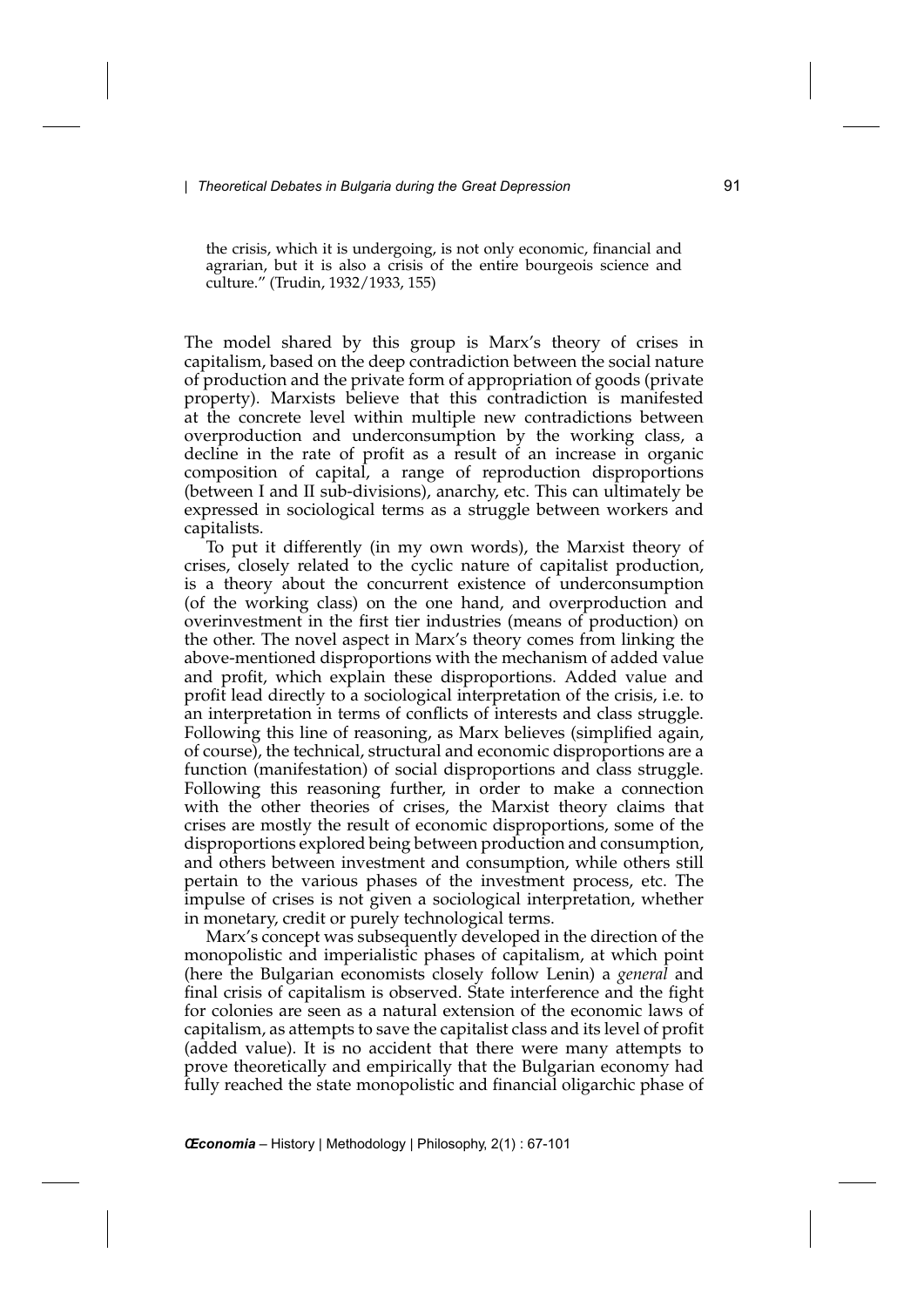capitalism, that its society was sufficiently polarised between rich and poor, and that no middle class or middle road existed.

Ivan Stefanov (pseudonym V. Borisov), for instance, presented a number of in-depth publications on each of these objectives. He statistically illustrated the existence of monopolies in the country and their coalescence with the state, and criticised the outlooks of other Bulgarian economists who argued that Bulgaria was not sufficiently industrialised, or that the monopolies (or "cartels" to use the fashionable language of the time) were a positive phenomenon transforming society onto a scheduled track without the need for social revolutions (Borisov, 1932/1933a). In other articles, the same author went on to prove the class differentiation of the peasantry as a result of the agrarian crisis (fall in prices and accumulation of debts) and the penetration of financial capital in the village. This meant that the peasants, because of their poverty, characteristics and interests had become closer to workers, i.e. they had become their class allies (Borisov, 1932). It should be mentioned that the agrarian nature of the Bulgarian economy had long been the focus of Bulgarian Marxists, even before the Depression: differentiation were analysed on many occasions in various party documents, first by Dimitar Blagoev and later on by Georgi Dimitrov, with the idea of a "Common unified front against the advance of capital" launched by Georgi Dimitrov. This paper also states (in 1923) that "capitalism today is going through the last stage of its development, i.e. imperialism, the dominance of financial capital" (Dimitrov, 1986 [1923], 151).

Many concrete manifestations of the financial crisis were examined in the light of the class struggle, such as the condition of the banking sector (Kovachev, 1931/1932) and the interesting issue of the debtors' structure (Tersiev, 1932/1933). V. Tersiev makes an original statistical analysis of the debtors' structure during a discussion of debt remission. He presents and analyses the different reform proposals of (i) Dimitar Mishaikov: relieving the large and viable debtors through an external loan; (ii) Petko Stoyanov: compensating the price decrease only for those who have entered into loan agreements for the purpose of production; and (iii) Slavcho Zagorov: using a sinking fund related to the state budget; and shows that these reforms serve only rich debtors and "put all debtors in the same pot". According to Terziev, only the poor must and can be saved:

"The mass of debtors among the petty and middle class peasants, artisans, tradesmen, etc. owing money to usurers and small banks is huge, and therefore we shall not be wrong if we assume that at least 4/5 of all debtors would be released in full from any obligations if total amount of all debts is reduced by around 40%, provided debtors who are well-off peasants, artisans, tradesmen, etc. are not relieved at all." (Tersiev, 1931/1932, 952)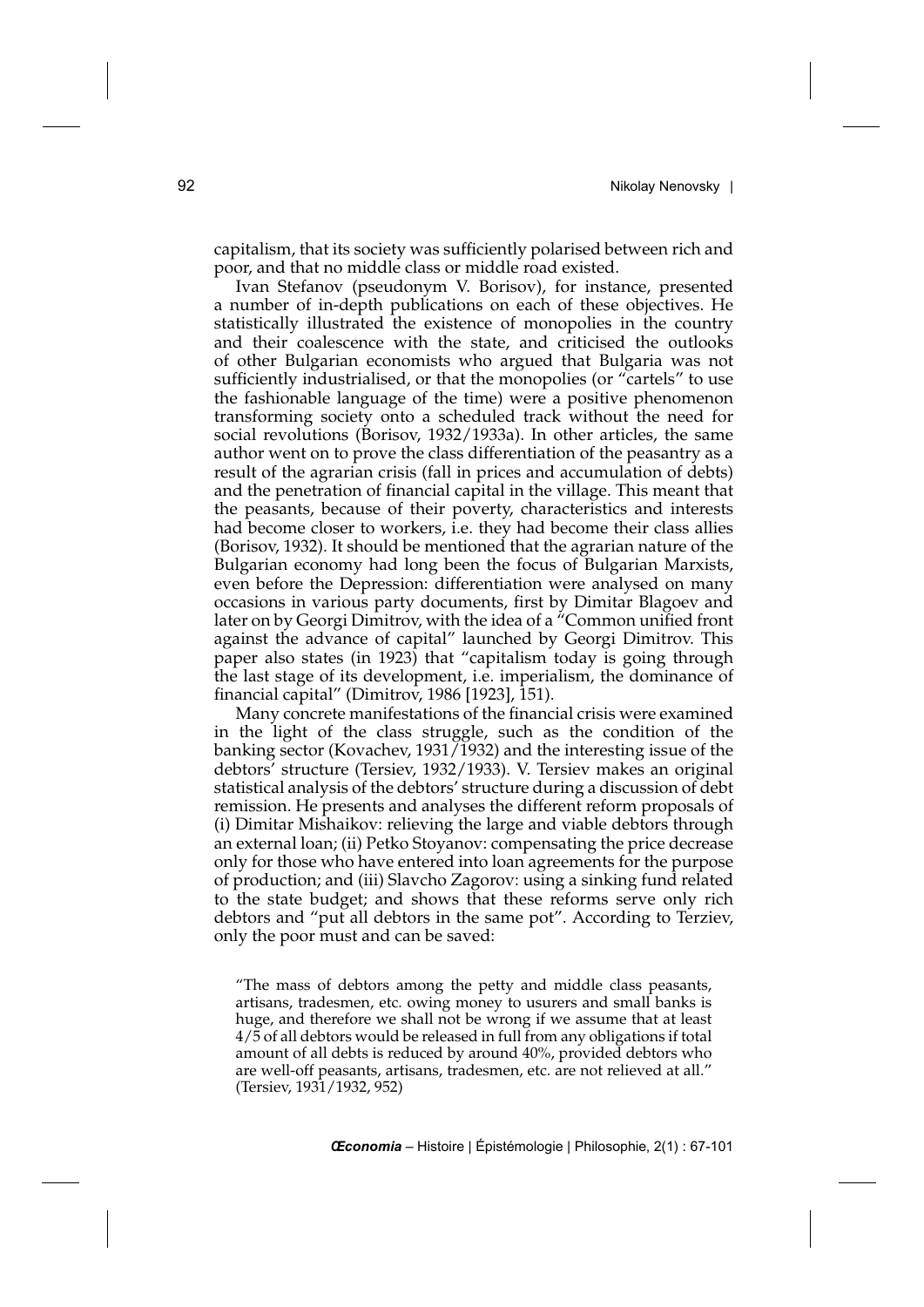Marxist representatives were particularly critical of the models of planned economy, propagandized by some economists at that time (as mentioned previously). Especially telling in this respect are their reactions to Werner Sombart's visit, which they used as an occasion to write sharp and polemic, yet generally serious articles. Sava Ganovsky (pseudonym Trudin) and Ivan Stefanov (pseudonym V. Borisov) offer interesting critiques of Sombart's ideas, the former more from a philosophical view, while the second in relation to crises and the idea of a planned economy. Ganovsky attacks the Bulgarian scholars (mainly the neo-Kantian philosopher Dimitar Mihalchev) and the Bulgarian bourgeoisie in general. In Ganovsky's view,

"Sombart was a dear guest to our bourgeoisie too. It expected to live through his lectures, even for a moment, the sweet illusions of overcoming the horrid crisis, which is shaking today the entire capitalist system inside out, and on the other—to feel, at least for a moment, Marxism refuted—the proletariat's ideology, on which it builds its attack to overturn capitalism" (Trudin, 1932/1933a, 303).

Ganovsky criticises Sombart's philosophical and methodological postulates and concepts, his negation of historical laws, the individualization of events, the subjective theory of value, etc., all this from the familiar positions of dialectical materialism mixed with quotations from Lenin. Ivan Stefanov, in turn, in two of his articles, the first one discussing the future of Sombart's 'capitalism' (Borisov, 1932/1933b), and the second one about planned economy (Borisov, 1932/1933a), gives the main principles of a Marxist interpretation of crisis and the ways out of it. According to Stefanov, the reasons for the crisis, put forward by Sombart (political factors, technical changes and currency supply increase) are only external; they are the manifestation of an already familiar essential contradiction in capitalism. Erroneous too is the model to exit the crisis advanced by the German scholar, namely through reformism, state intervention and a planned social economy, "through the power of will". In Stefanov's view,

"if in the past the bourgeois political economy viewed the meddling of policy in economy as something wrong, as a disturbing factor, now the issue (in Sombart's view) had to be seen inside out: now policy would decide it all with economy being taken as a side and disturbing factor" (Borisov, 1932/1933b, 350).

Unlike the economists from other schools who examine a structural model with the state as class arbitrator (Alexander Tsankov), Marxists believe that the state "is not above classes", but a representative of one particular class—that of capitalists. This determines their attitude to a planned economy and the models applied in Germany and Italy According to Stefanov, a "capitalist planned economy" is a "slogan to save decayed capitalism"; it is actually "just another edition of the long-bankrupt Katheder-Socialism". This model is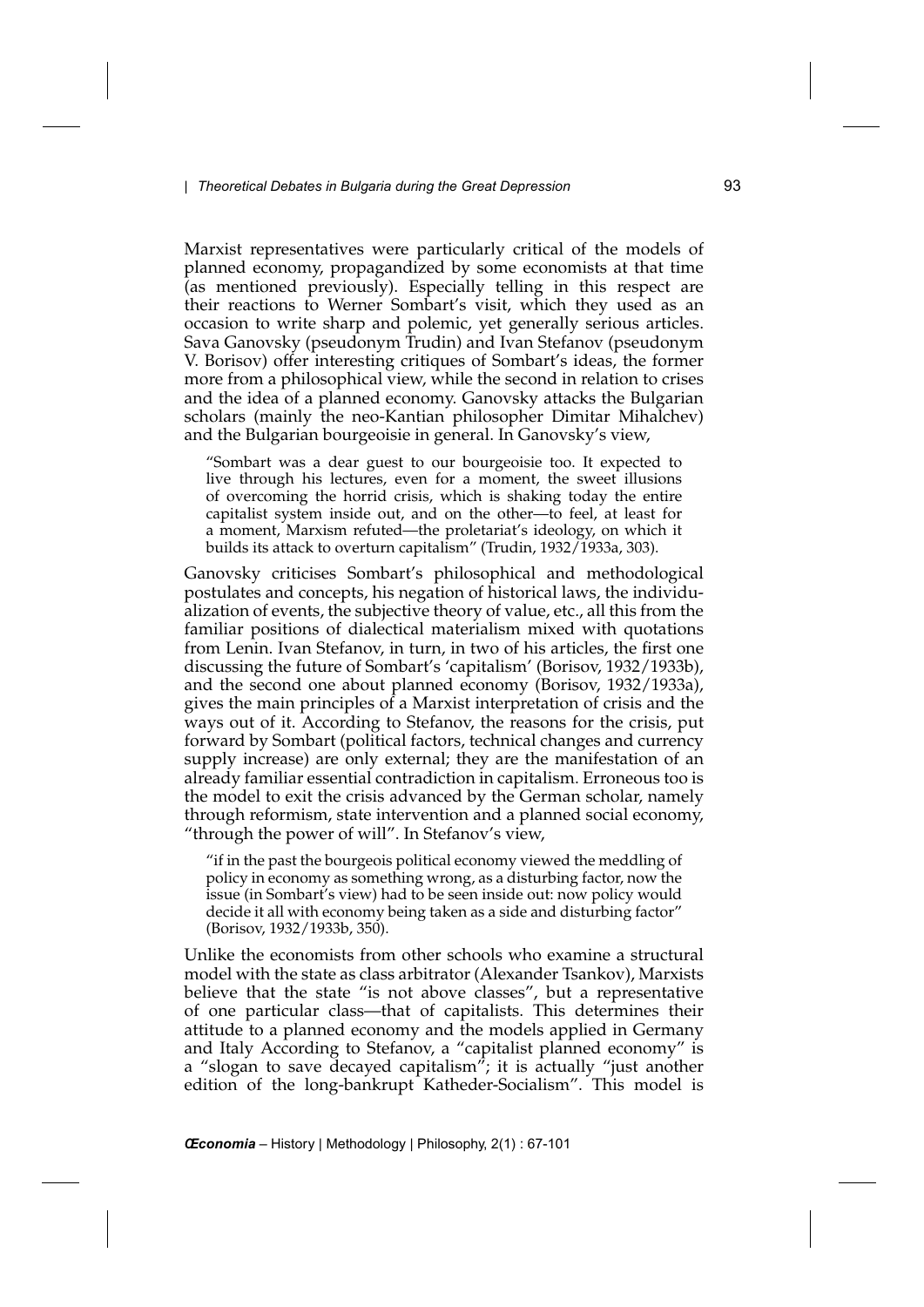inapplicable and harmful as it presumes that through reforms in income distribution, it is possible to resolve the crisis and mask the deep contradictions of capitalism. This line of reasoning is observed in Tsankov's interpretations of the economic platforms and in his great speech of 1932, published by Jacques Nathan under the pseudonym B. Kamenov.

The outcome is clear: the crisis will lead to a socialist revolution like the one in Russia and the Bolshevik model of planned economy will be implemented, because the USSR was the only country unaffected by the depression. This is well generalised in the statement of Russian diplomat Maxim Litvinov at the London monetary conference in 1933, summarised by Nikola Stoyanov (1933, 622), who observes that the audience met the statement with laughter: "Litvinov declares that the global crisis has not stalled the sustained economic progress of USSR. There is no overproduction, no goods unsold, no unemployment, no reduction in wages, no increase in external debts, no bankruptcies." (Stoyanov, 1933, 622)

In fact, the ideas of bolshevisation of the communist parties on the Balkans already existed before the Depression. According to Vassil Kolarov, due to the industrial underdevelopment of the Balkan countries and the vast peasant population, the chances of "opportunism" are high; therefore what is required is an alliance between workers and peasants and the application of Lenin's principles. "Leninism is nothing but Marxism in the area of socialist revolution, the area of struggle to bring socialism into being." (Kolarov, 1926, 219)

The need for a broad alliance between the different suppressed classes and the democratic forces was put forward by Georgi Dimitrov, and later on during his offensive against fascism:

"Fascism is not a form of state authority, which 'stands above two classes—the proletariat and the bourgeoisie' as Otto Bauer for instance claimed it to be *...* Actually, it is not. Fascism is not a supra-class authority of the petty bourgeoisie or the Lumpenproletariat over financial capital. Fascism is the authority of financial capital itself." (Dimitrov, 1986 [1935], 252)

Finally, it is worth mentioning the interpretations of interdisciplinary economist Ivan Kinkel, who built a modified Marxian, historical and sociological approach to the crisis, and an original theory on the cyclical cultural development of economic life (for details, see Nenovsky, 2011a). In several articles published in Archives of Economic and Social Policy, and often under pseudonyms (Fridung, 1934, Mladenov, 1935, Kinkel, 1937), Kinkel argues that the crisis is structural by nature. Therefore, it cannot be addressed with the tools of a directed and planned economy, or by autarky within the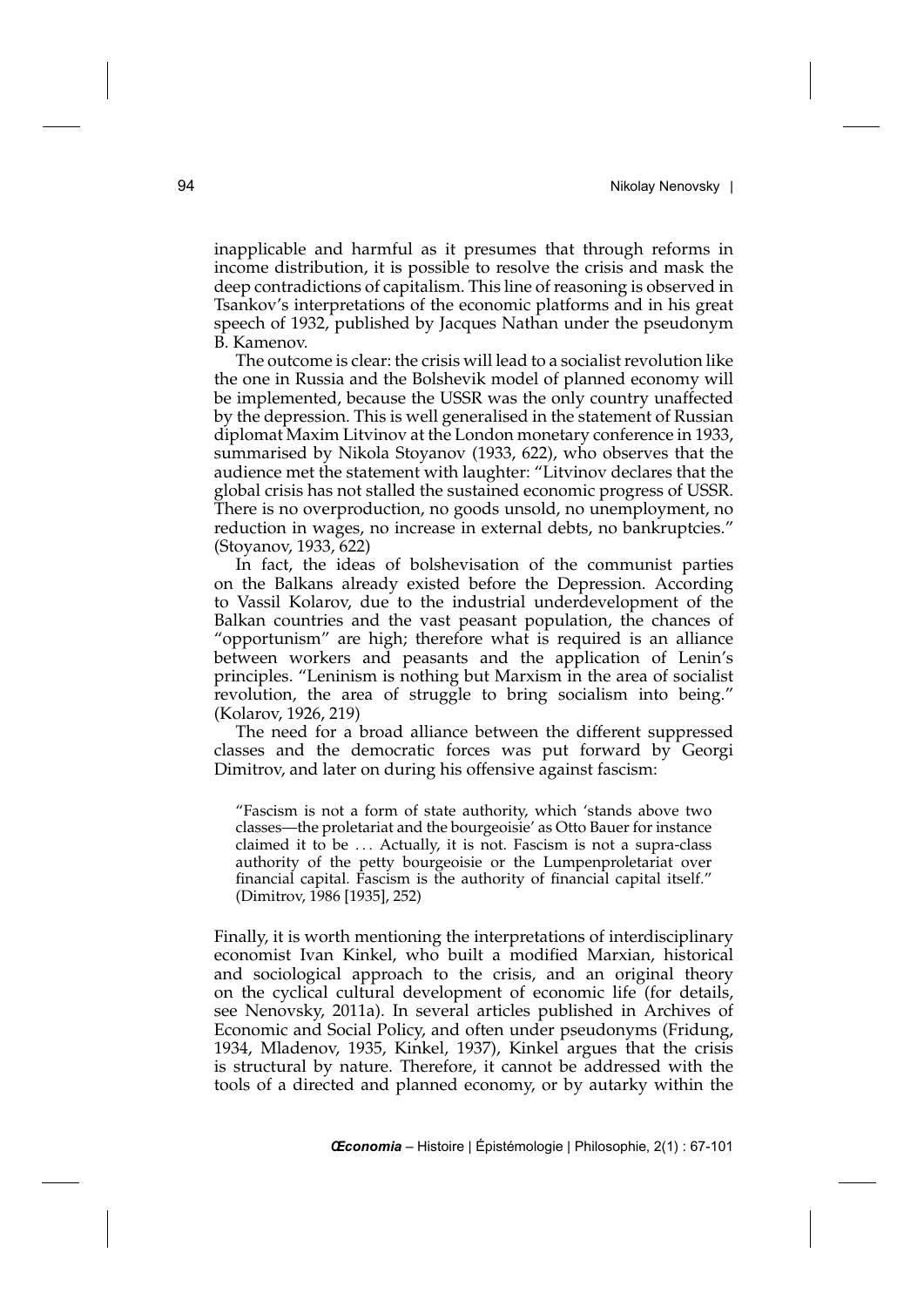capitalist system. Only a genuine socialist revolution is appropriate, but definitely not of the Bolshevik type.

## **Concluding Remarks**

This short overview of the ideas, theories and discussions among Bulgarian scholars from the time of the Great Crisis allows us to think in at least several directions.

First, the analyses of crises reflected the range of issues affecting the country's peripheral economy, the agrarian prevalence and to some extent that of the food, wine and tobacco industries, the weak capitalisation of the agrarian sector and the underdevelopment of heavy industry (machines in particular). This explains the paramount importance of the issues of falling prices, price gap, and debts of Bulgarian peasants, artisans, tradesmen, etc. Because of this, significance was attached to building and protecting the indigenous industry, which largely conditioned the early emergence of elements of economic nationalism, protectionism, exchange control and the increasing role of the state.

Second, an important point, which was covered by all Bulgarian economists, was the role of the wars, the onerous reparations and the overall vulnerability of the Bulgarian economy from adverse external shocks. The external debts and the country's dependence on foreign economy and foreign capitals ("balance of payments constraints") were seen as major factors for the existence of external and domestic political factors explaining the crisis of that period.

Third, in the monetary sphere, the Bulgarian economists remained orthodox supporters of the gold standard and balanced public finances. Bulgaria continued to maintain gold coverage of the *lev* even after the franc devaluation in 1936. To a large degree, this was due to the country owing large amounts in reparations and for many new loans, and to purely political considerations of losing the vast majority of voters in the event of devaluation. The difficulties accompanying devaluation and deflation produced a third alternative: that of joining Germany's exchange control zone and clearing system, the only one possible.

Fourth, gradually realising that the crisis was neither cyclic nor arising from conjuncture, as was initially believed, and under the sway of Western theories, the majority of Bulgarian economists gradually worked out the elements of a new model of the so-called planned or directed social economy, where the state was given an active role as a social arbitrator and discretionary regulator of the economic cycle.

Fifth, as the view that the crisis was changing capitalism fundamentally gained ground, various diverging opinions formed within the new interpretation, mainly divided between supporters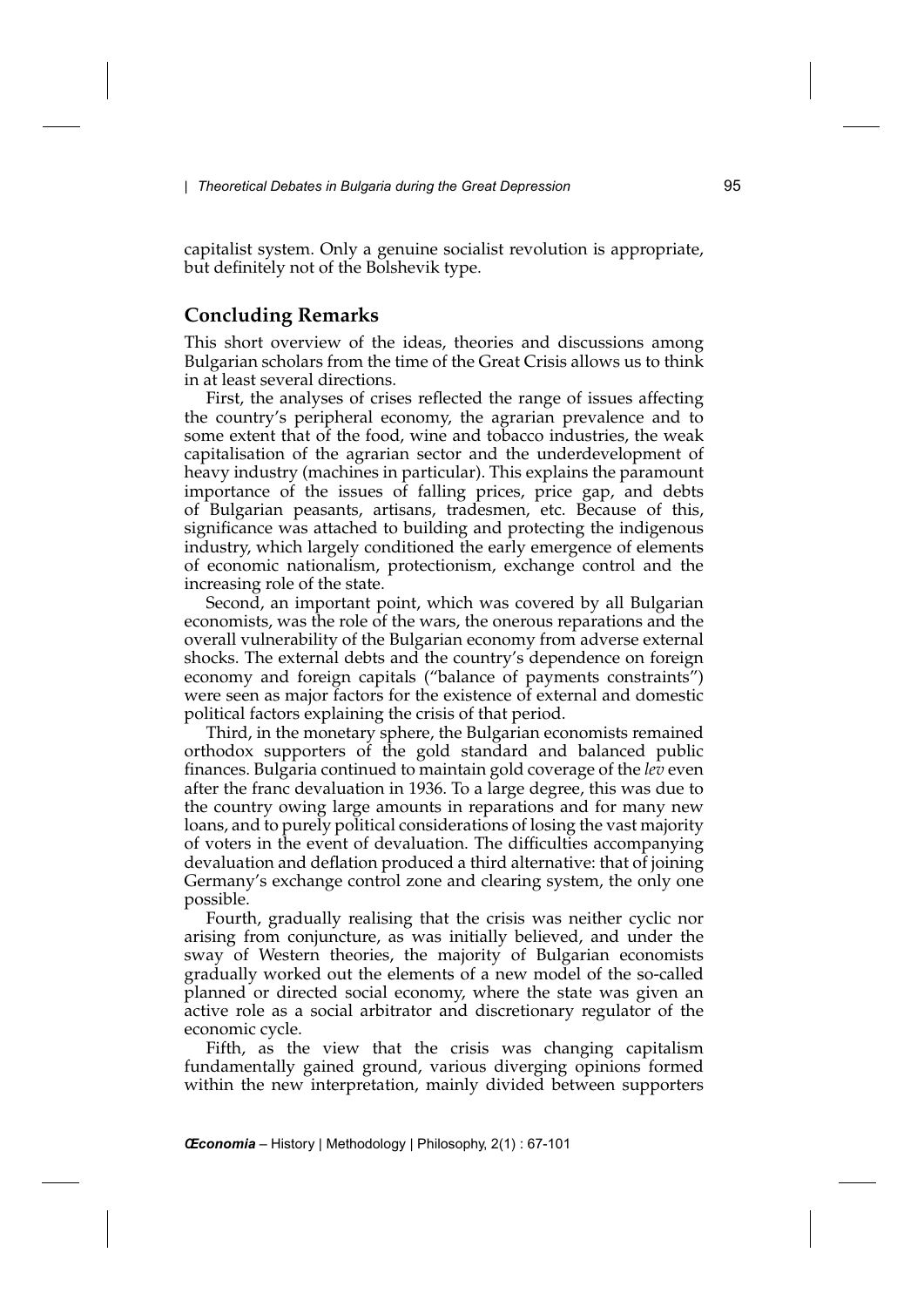of the German model of planned economy on the one hand, and upholders of the Keynesian discretion and active monetary policy, on the other. And although, to me at least, no fundamental differences existed between the purely economic mechanisms of the above two alternatives, the supporters of the German model viewed themselves as more totalitarian, while those in favour of Keynesian regulation—as more democratic and scientific. In Bulgaria, two variants of planned economy dominated, the German one (which we have examined) and a Marxist variant (not analysed here), whereas the Keynesian ideas of structural changes found their way with much difficulty and emerged only when it became clear that the war would be lost.

The great crisis was a test of the viability of the different theories and their ability to explain, predict and offer economic solutions. It was no accident that the "struggle" on this front of ideas became a major element of the fight between the representatives of different interests, either in terms of class or at national level. Especially aggressive in this respect were the Marxists, to whom the defeat of the "bourgeois" explanations of the crisis and the "reformist" models of planned social economy were a matter of life and death.

And one of the most important characteristics of Bulgarian economic discussion was that the academic fights aimed to attract as many supporters as possible to a given political cause. The Bulgarian economic scholars were for the most part involved in political, government or highly paid private activities; therefore, their policy and their interests could not be isolated from their theoretical analyses. Of course, there were many economists, armchair scholars mainly, who tried to analyse the processes objectively; these were however the exception rather than the rule. The political, practical and purely academic debates were closely interlinked, practically impossible to separate and this particularity gives specific significance to the economic sciences in peripheral Europe in general.

One thing is obvious: in their interpretation of the crisis and their concrete analyses, regardless of their positions and ideological biases, the Bulgarian economists maintained a high level of analysis. A closer look at what was done in the other countries during that period shows that the Bulgarian economists were aware of the seriousness of theoretical discussions and the need for a professional attitude to research.

#### **References**

- AESP Archive for Economic and Social Policy (Archiv za stopanska i socialna politika).
- Avramov, Roumen. 2001. *The Economic Century of Bulgaria*. Sofia: Centre for Liberal Strategies (in Bulgarian).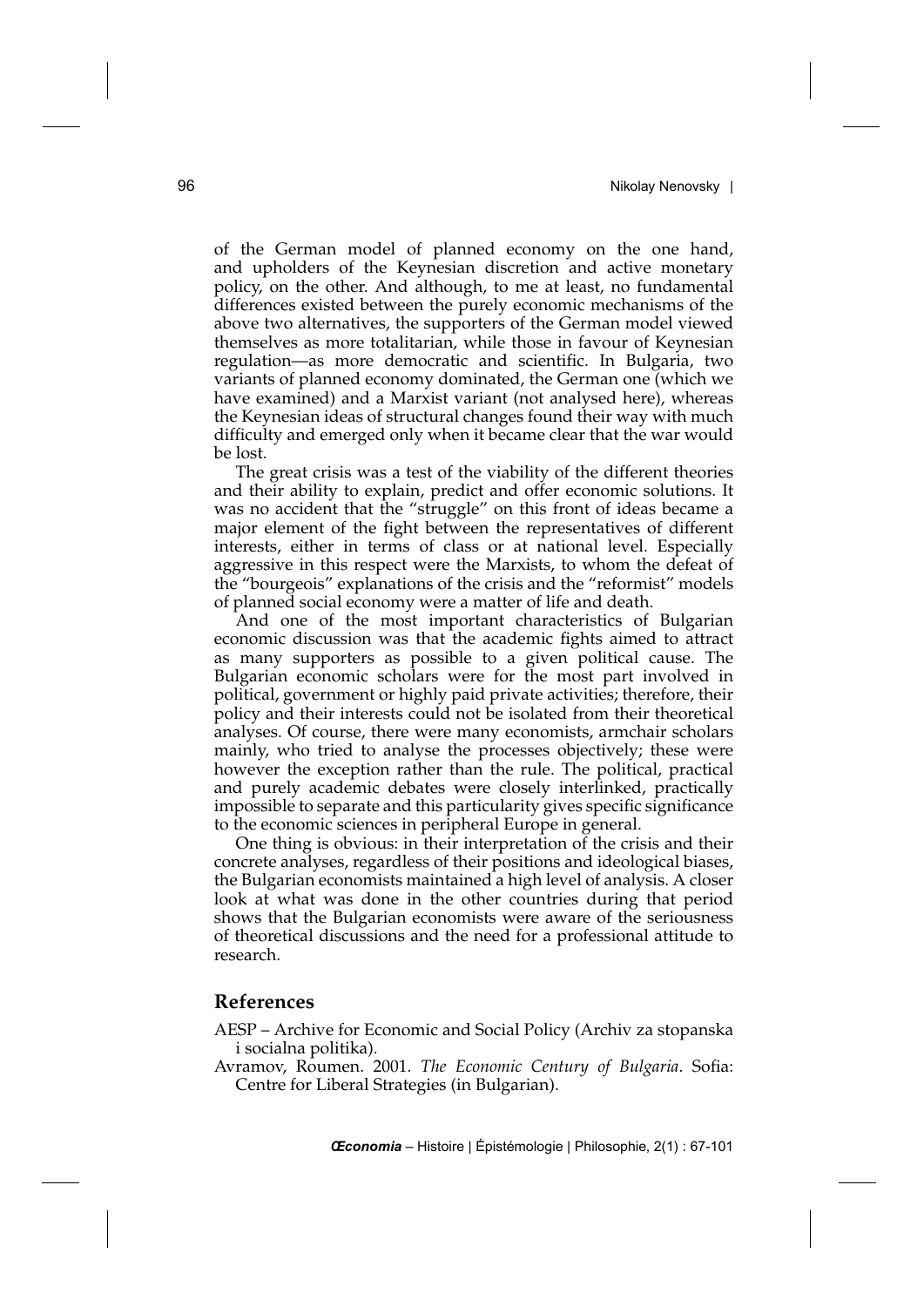Baudin, Louis. 1937. *La monnaie*. Paris: Librairie de Médicis.

- Bell, John D. 1977. *Peasants in Power: Alexander Stamboliski and the Bulgarian Agrarian National Union, 1899-1923*. Princeton: Princeton University Press.
- Berov, Luben. (eds). 1989. *Bulgaria's Economy until the Socialist Revolution*. Sofia: Nauka i Izkustvo Publishing House (in Bulgarian).
- Blejan, Elizabeta et al. 2009. *Foreign Exchange Regime in Romania between 1929 and 1939*. Central Bank of Romania.
- Bliznakov, Todor. 1931. Review of the Economic Policy in 1930. *JBES*: 285-297 (in Bulgarian).
- BNB. 2001. Motives to the draft law on the exchange rate and coverage of BNB banknotes with an attached text of the draft. *BNB Collection of Documents*, *vol. 3*, 1915-1929, doc. N 2: 55-56 (in Bulgarian).
- BNB. 2004. Minutes of a BNB GC meeting containing a statement of Governor D. Bozhilov about the Bank's currency policy and the clearing treaties with some countries, and a decision for amendment of the general ordinance on import and export. *BNB, Collection of documents*, *vol. 4*, 1930-1947, doc. N 295: 557-562 (in Bulgarian).
- Bobchev, Konstantin. 1932. Internal Review: Economic Policy in Bulgaria in 1931. *JBES*, *XXXI*(1): 39-54 (in Bulgarian).
- Bobchev, Konstantin. 1933. The Idea of Planned Economy and the Objectives of Today's Economic Policy. *JBES*, *XXXII*(4): 197-216 (in Bulgarian).
- Bobchev, Konstantin. 1934. The Discrepancy between Prices of Agricultural and Prices of Industrial Products. *JBES*, *XXXIII*(4): 203-250 (in Bulgarian).
- Bobulescu, Roxana. 2003. Protectionism in Retrospect: Mihail Manoilescu (1891-1950). *Brazilian Journal of Political Economy*, *23*(4) (92): 114-123.
- Bonnet, Georges. 1933. The Economic Reconstruction of Central and South-Eastern Europe. *The Royal Institute of International Affairs 1931-1939*, *12*(1): 19-36.
- Borisov, V. 1931/1932a. The Monopolistic Planned Economy—the Newest Means of Bourgeois Class Struggle. *Zvezda Journal*, 262-268 (in Bulgarian).
- Borisov, V. 1931/1932b. Sombart on the Crisis and the Future of Capitalism. *Zvezda Journal*, 345- 353 (in Bulgarian).
- Borisov, V. 1932. Class Differentiation in the Bulgarian Village. *Agrarian Issues Journal*, *6*: 3-9, 7-8, 10-15 (in Bulgarian).
- Burilkov, Zhelio. 1934. The External Loan and Today's Problem of Financing Bulgarian Economy. *JBES*, *XXXIII*(3): 135-151 (in Bulgarian).
- Chakalov, Atanas. 1933. The International Economic Conference in Bulgaria. *JBES*, *XXXII*(4): 282: 303 (in Bulgarian).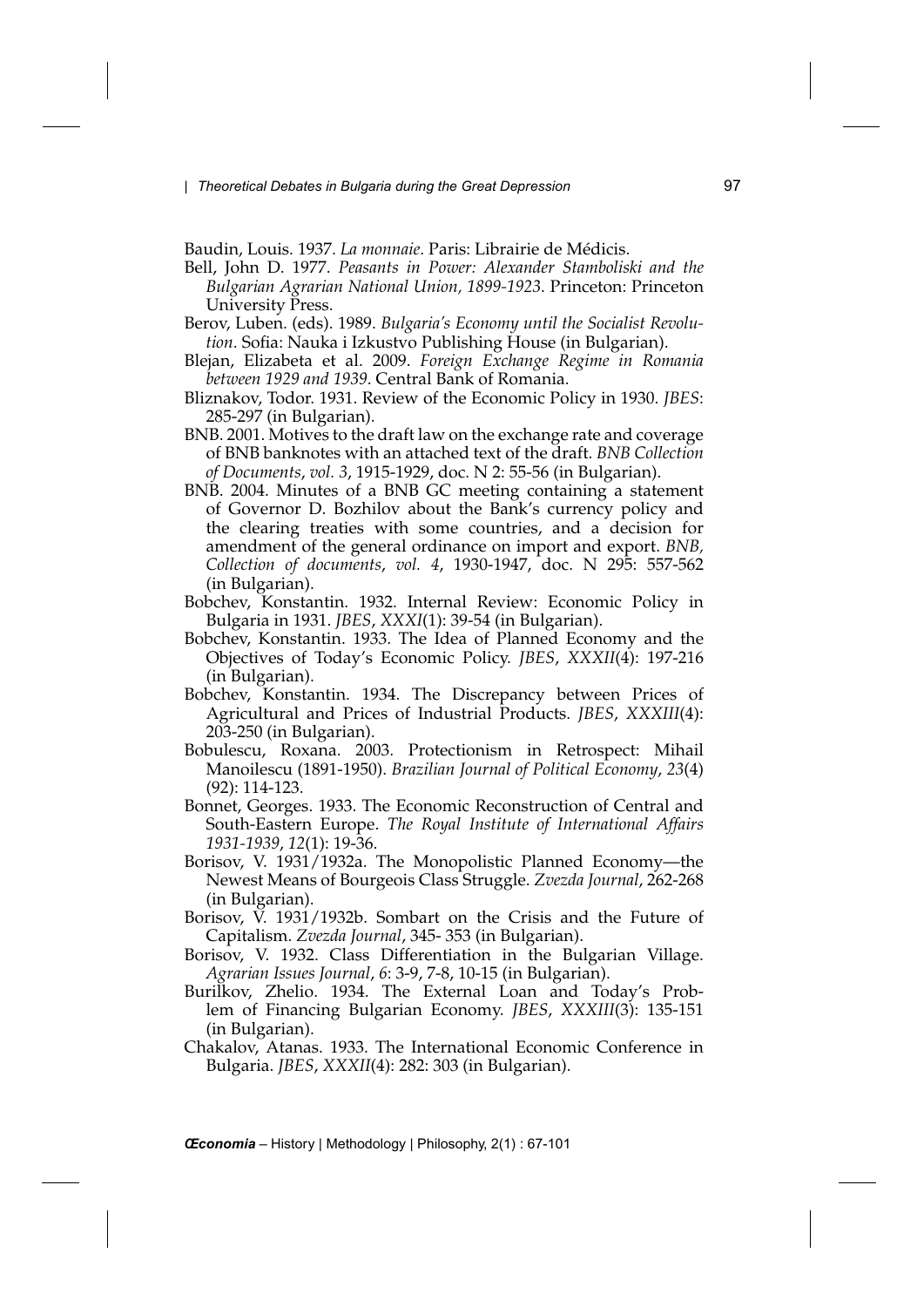- Chakalov, Atanas. 1936. Monetary Reforms and Morals. *JBES*, *XXXV*(10): 585-603 (in Bulgarian).
- Cramton, Richard John. 2010. *A Concise History of Bulgaria*. Cambridge: Cambridge University Press.
- Danailoff, Georgi. 1927. *Exposé général de M. Danailoff (Bulgarie). Conférence économique internationale, mai 1927*. Genève: Ed. Sociétés des Nations, 165-169.
- David, Thomas. 2009. *Nationalisme économique et industrialisation. L'expérience des pays de l'Est (1879-1939)*. Genève: Droz.
- Delaisi, Francis. 1933. *La bataille de l'or*. Paris: Payot.
- Dimitrov, Georgi. [1923] 1986. *The United Front and the Offensive of Capital. BCP History Almanac*, 176-179. Sofia: Partizdat Publ. (in Bulgarian).
- Dimitrov, Georgi. [1935] 1986. *The Fascist Offensive and the Tasks of the Communist International. Report delivered at the Seventh World Congress of Comintern. BCP History Almanac*, 251-278. Sofia: Partizdat Publ. (in Bulgarian).
- Dolinsky, Naum. 1930. Knizhnina Publ. Prof. B. Brutzkus, *Die Lehren des Marxismus im Lichte der Russischen Revolution*, Verlag H. Sack. Berlin, 1928. *JBES*: 512-515 (in Bulgarian).
- Dolinsky, Naum. 1931. Crisis in Bulgarian Agriculture. *JBES*: 27-36 (in Bulgarian).
- Franzinetti, Guido. 2009. *I Balcani dal 1878 a oggi*. Roma: ed. Carocci.
- Fridung, A. [Kinkel, Ivan]. 1934. The World Economic Crisis, its Causes and Possible Exits. *AESP*, *9*(4): 302-327 (in Bulgarian).
- Geschow, Ivan. 1916. *Memories from Years of Struggles and Victories*. Sofia: ed. Gutenberg (in Bulgarian).
- Grigorov, Kiril. 1960. *Major Trends in the Bourgeois Economic Political Economy of Bulgaria between the Two World Wars.* Sofia (in Bulgarian).
- Hadjimischef, Peter. 1920. Bulgarie. Situation financière. *Conférence financière internationale, Tome 3. Bruxelles : Th. Dewarichet, imprimé pour la Société des Nations*: 23-32.
- Hautcœur, Pierre-Cyrille. 2009. *La crise de 1929*. Paris: La Découverte.
- Hristophorov, Assen. 1935. External Review: the Crisis and Stabilisation of Coinage. Deflation or Devaluation. *JBES*, *XXXIV*(4): 252-261 (in Bulgarian).
- Hristophorov, Assen. 1937. External Review: Development of the World Economic Depression, Economic Conjuncture Abroad in 1936. *JBES*, *XXXVI*(3): 231-242 (in Bulgarian).
- Hristophorov, Assen. 1939. Development of the Business Cycle in Bulgaria 1934-1939. *Works of the Statistical Institute for Economic Research at the Sofia State University*, issues 1-2 (in Bulgarian).
- Hristophorov, Assen. 1943. *Introduction to Political Economy of War. Theory of War Economic Conjuncture*. Sofia: Zadruzhen Trud Printing House (in Bulgarian).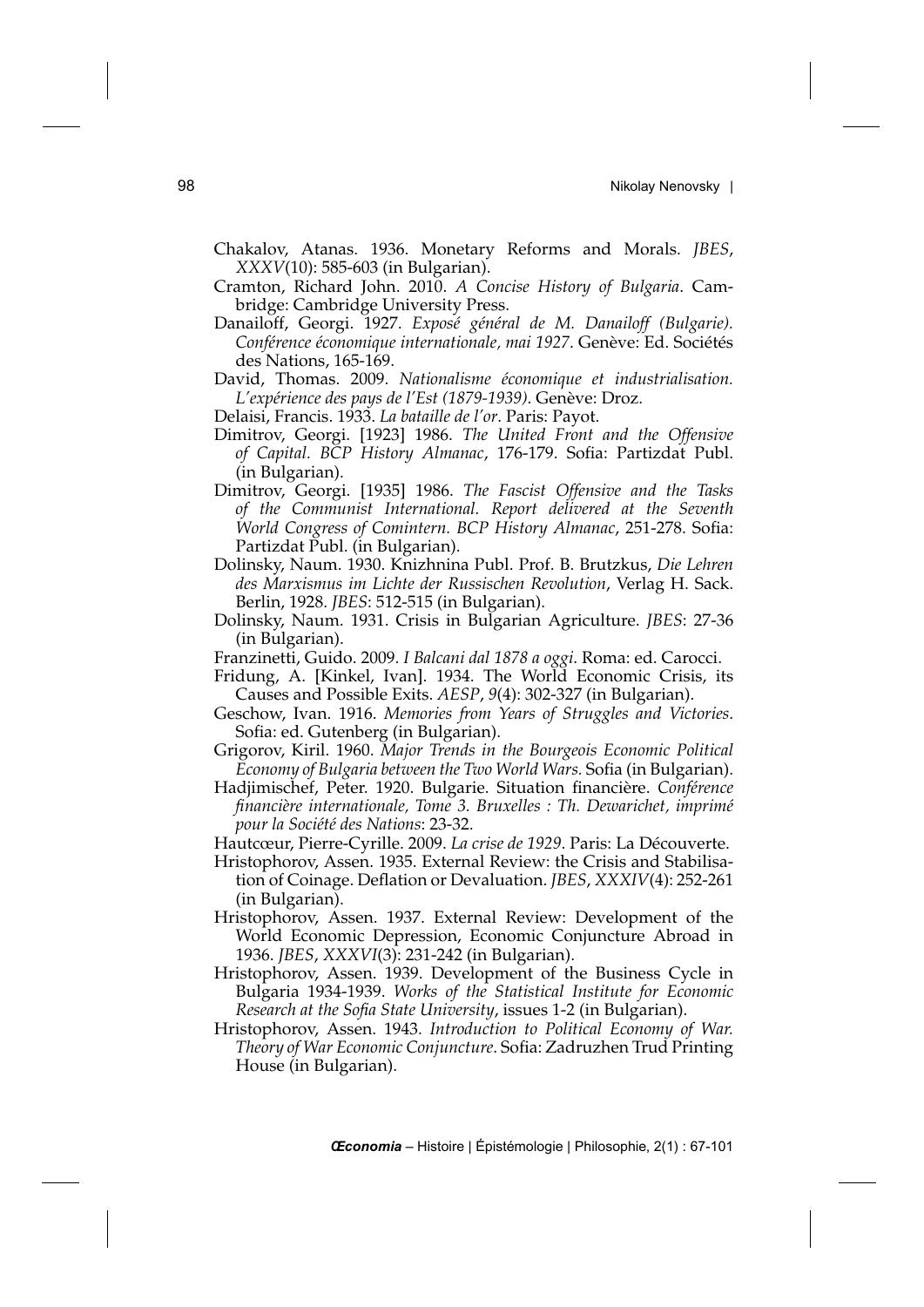- Hristophorov, Assen. 1946. *Central Banks and Modern Business Cycle Theories*, Annual of the State Higher School of Finance and Administrative Sciences. Sofia, vol. V, year 1945/1946 (in Bulgarian).
- Ivanov, Martin. 2001. *Political Games with the External Debt. Bulgarian Versions of Economic Crises and Upswings*, 1929-1934. Sofia: Zlatyo Boyadzhiev Publ. (in Bulgarian).
- Ivanov, Assen. 1929. Address by BNB Governor Assen Ivanov during the ceremony marking the  $50<sup>th</sup>$  anniversary of BNB foundation. GDA, CM, Archives Talk, *BNB, Collection of Documents*, vol. 3, 1915-1929, doc. N 22: 136-144 (in Bulgarian).
- Ivanov, Assen. 1933. Economy and Money. *JBES*, *XXXII*(1): 10-18 (in Bulgarian).
- Ivanov, Assen. 1936. Cheap Money. *JBES*, *XXXV*(10): 577-584 (in Bulgarian).
- JBES Journal of Bulgarian Economic Society (Spisanie na balgarskoto ikonomichesko drujestvo).
- Kalinov, Todor. 1932. The Economic and Credit Crisis. *JBES*, *XXXI*(1): 24-38 (in Bulgarian).
- Kemilev, Assen. 1936. Internal Review: Banking in Bulgaria in 1935. *JBES*, *XXXV*(7): 415-429 (in Bulgarian).
- Kinkel, Ivan. 1937. The Economic Autarchy as a System of Economic Policy. *AESP*, *12*(1): 7-36 (in Bulgarian).
- Kioseva, Ninel. 2000. *History of Monetary Crises in Bulgaria, 1879-1912*. Sofia: Stopanstvo (in Bulgarian).
- Kolarov, Vasil. [1926]1986. Bolshevisation of Communist Parties in the Balkan Countries. *BCP History Almanac*, 213-228. Sofia: Partizdat Publ. (in Bulgarian).
- Kolev, Stefan. 2009. The Great Depression in the Eyes of Bulgaria's Inter-war Economists. *Bulgarian National Bank DP*, 79.
- Koszul, J. 1932. *Les efforts de restauration financière de la Bulgarie (1922- 1931)*. Paris: Félix Alcan.
- Kossev, Kiril. 2008. The Banking Sector and the Great Depression in Bulgaria, 1924-1938: Interlocking and Financial Sector Profitability. *SEEMHN conference*, Athens, March.
- Kovachev, Nikola. (1931/1932). The Banking Capital in Bulgaria. *Zvezda Journal*, 602-608, 722-731 (in Bulgarian).
- Lampe, John R. 1986. *The Bulgarian Economy in the Twentieth Century*. London: Croom Helm Ltd.
- Mazower, Mark. 2000. *The Balkans. A Short History*. New York: The Modern Library.
- Mladenov, Mircho. [Kinkel, Ivan]. 1935. The German Socialism of Professor Sombart. *AESP*, *10*(1), 32-39 (in Bulgarian).
- Mollof, Dimitar. 1934. *La crise mondiale et la Banque Nationale de Bulgarie* (Étude de Documentation économique). Paris : Domat-Montchrestien, F. Loviton & Cie.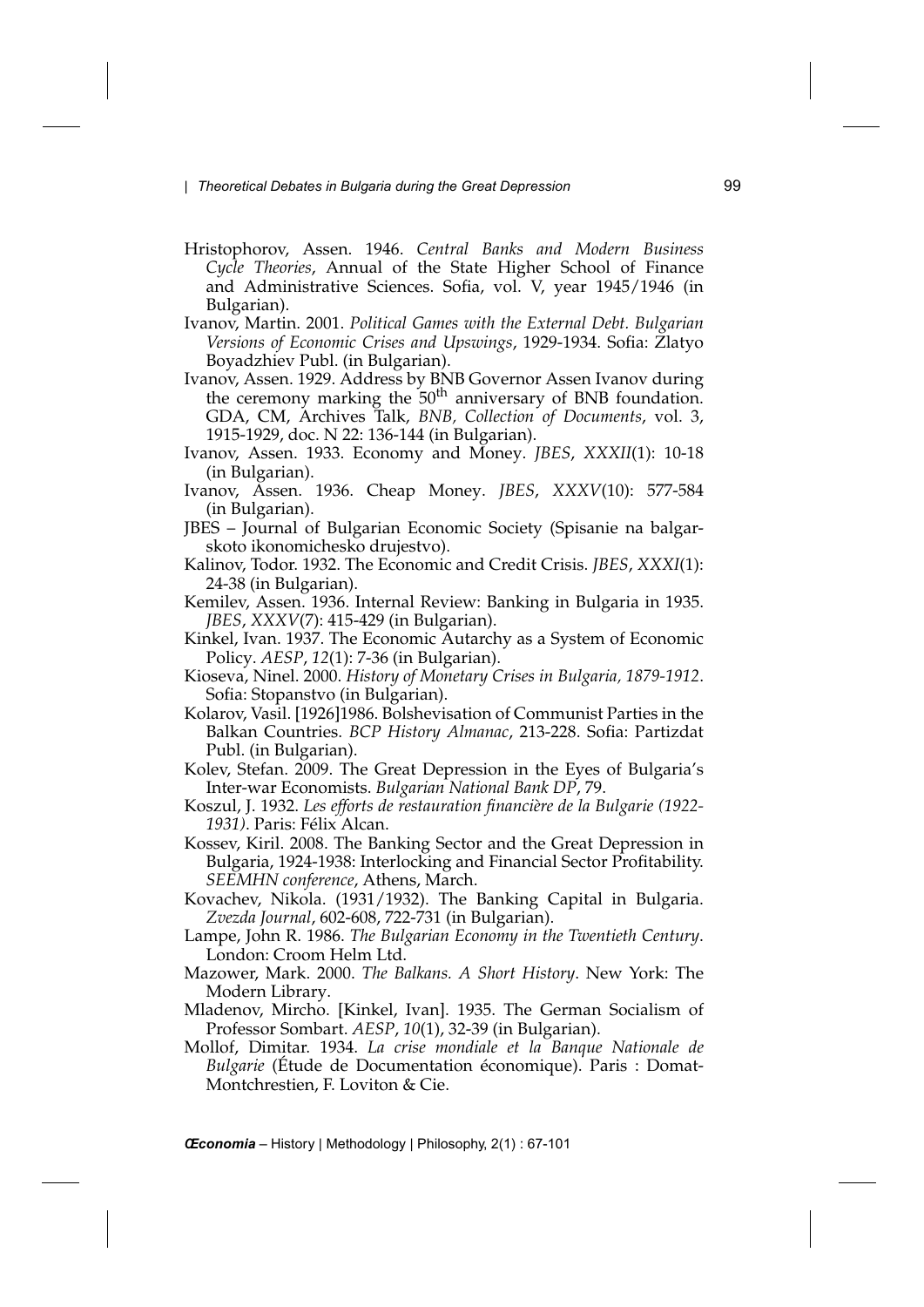- Mollov, Dimitar. 1935. Can we Reach 1929 Price Levels Again? *JBES*, *XXXIV*(1): 28-32 (in Bulgarian).
- Nathan, Jack, Kiril, et al. (eds). 1973. *History of Economic Thought in Bulgaria*. Sofia: Nauka i Izkustvo Publ. (in Bulgarian).
- Nedelchev, Kiril. 1941. *Objectives of the Bulgarian Economy*. Sofia: Poligraphy Publ. (in Bulgarian).
- Nenovsky, Nikolay. 2011a. The theory of economic development of Ivan Kinkel (1883-1945). *Sociological Problems*, forthcoming (in Bulgarian).
- Nenovsky, Nikolay. 2011b. *In Search of National Economy. Tradition of Historical Economic Thinking in Bulgaria and Romania*, book draft in progress.
- Nenovsky, Nikolay. 2006. *Exchange Rates and Inflation: France and Bulgaria in the Interwar Period and the Contribution of Albert Aftalion (1874-1956)*. Sofia: Bulgarian National Bank.
- Nenovsky, Nikolay Kalina Dimitrova. 2007. Exchange rate control in Bulgaria in interwar period: history and theoretical reflections. *Bulgarian National Bank Discussions Papers*, 61.
- Palazov, Ilya. 1932. The Debtors' Relief Issue. *JBES*, *XXXI*(4): 205-224 (in Bulgarian).
- Pareto, Vilfredo. [1905] 2009. *Corso di economia politica.* Torino: Mondadori, I classici del pensiero.
- Poincaré, Raymond. 1926. *Les Balkans en feu: 1912*. Paris: Librairie Plon.
- Poppetrov, Nikola (ed.) 2009. Socially—Left, Nationalism—Ahead. *Program and organizational documents of Bulgarian authoritarian and nationalist formations*. Sofia: ed. Gutenberg (in Bulgarian).
- Raupach, Hans. 1969. The Impact of the Great Depression on Eastern Europe. *The Journal of Contemporary History*, *4*(4): 75-86.
- Sakarov, Nikola. 1932. The Stresa Conference. *JBES*, *XXXI*(10): 597-617 (in Bulgarian).
- Sakuzov, Ivan. 1935. The Economic Development of Bulgaria until the Christianisation. *JBES*, *XXXIV*(3): 149-171 (in Bulgarian).
- Sarailiev, Georgi. 1937. *Monetary Devaluations and Their Effect at Home and Abroad.* Sofia (in Bulgarian).
- Stoyanov, Nikola. 1933. *Reparations and Inter-Allied Debts. Bulgarian Government Debts*, Sofia (in Bulgarian).
- Svrakov, Georgi. 1936. On Autarchy (What is this and why is it wanted?). *Varna Higher School of Commerce Annual (1934-35)*, *VIII*: 1-42 (in Bulgarian).
- Svrakov, G. 1938. The Reasons for Unemployment in Highlighting Economic Theory (from Sismondi to Keynes). *Varna Higher School of Commerce Annual* (1936-1937) (in Bulgarian).
- Tersiev, Vasil. 1931-1932. Debts and Debtors. *Zvezda Journal*, 947-954 (in Bulgarian).